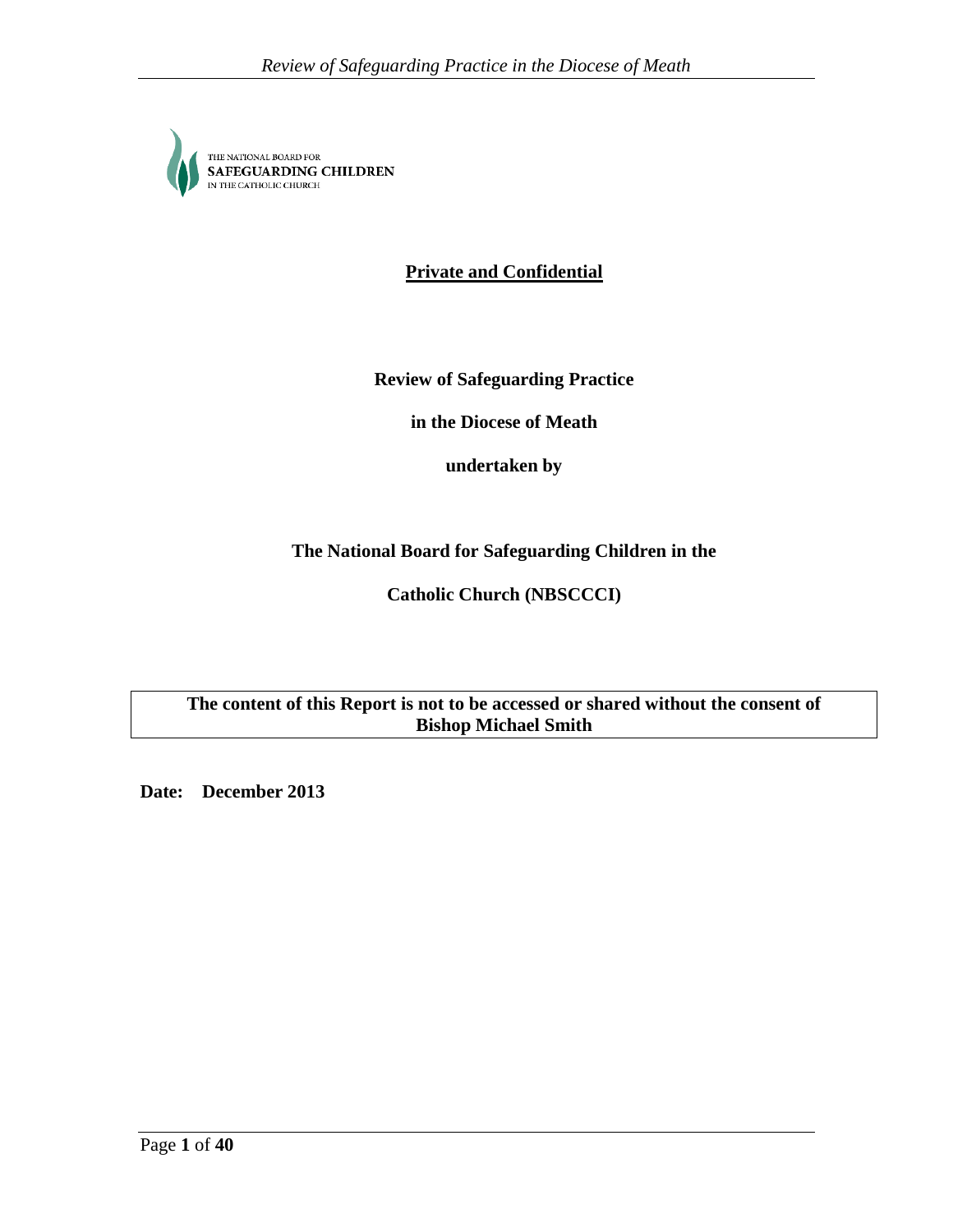# **CONTENTS**

| <b>Background</b>                            | Page 3  |    |
|----------------------------------------------|---------|----|
| <b>Standard 1</b>                            |         |    |
| A written policy on keeping children safe    | Page    | 8  |
| <b>Standard 2</b>                            |         |    |
| Management of allegations                    | Page    | 11 |
| <b>Standard 3</b>                            |         |    |
| Preventing Harm to Children                  | Page 22 |    |
| <b>Standard 4</b>                            |         |    |
| <b>Training and Education</b>                | Page 26 |    |
| <b>Standard 5</b>                            |         |    |
| Communicating the Church's                   |         |    |
| Safeguarding Message                         | Page 28 |    |
| <b>Standard 6</b>                            |         |    |
| <b>Access to Advice and Support</b>          | Page 31 |    |
| <b>Standard 7</b>                            |         |    |
| <b>Implementing and Monitoring Standards</b> | Page 34 |    |
| <b>Recommendations</b>                       | Page 36 |    |
|                                              |         |    |
| <b>Terms of Reference</b>                    | Page 37 |    |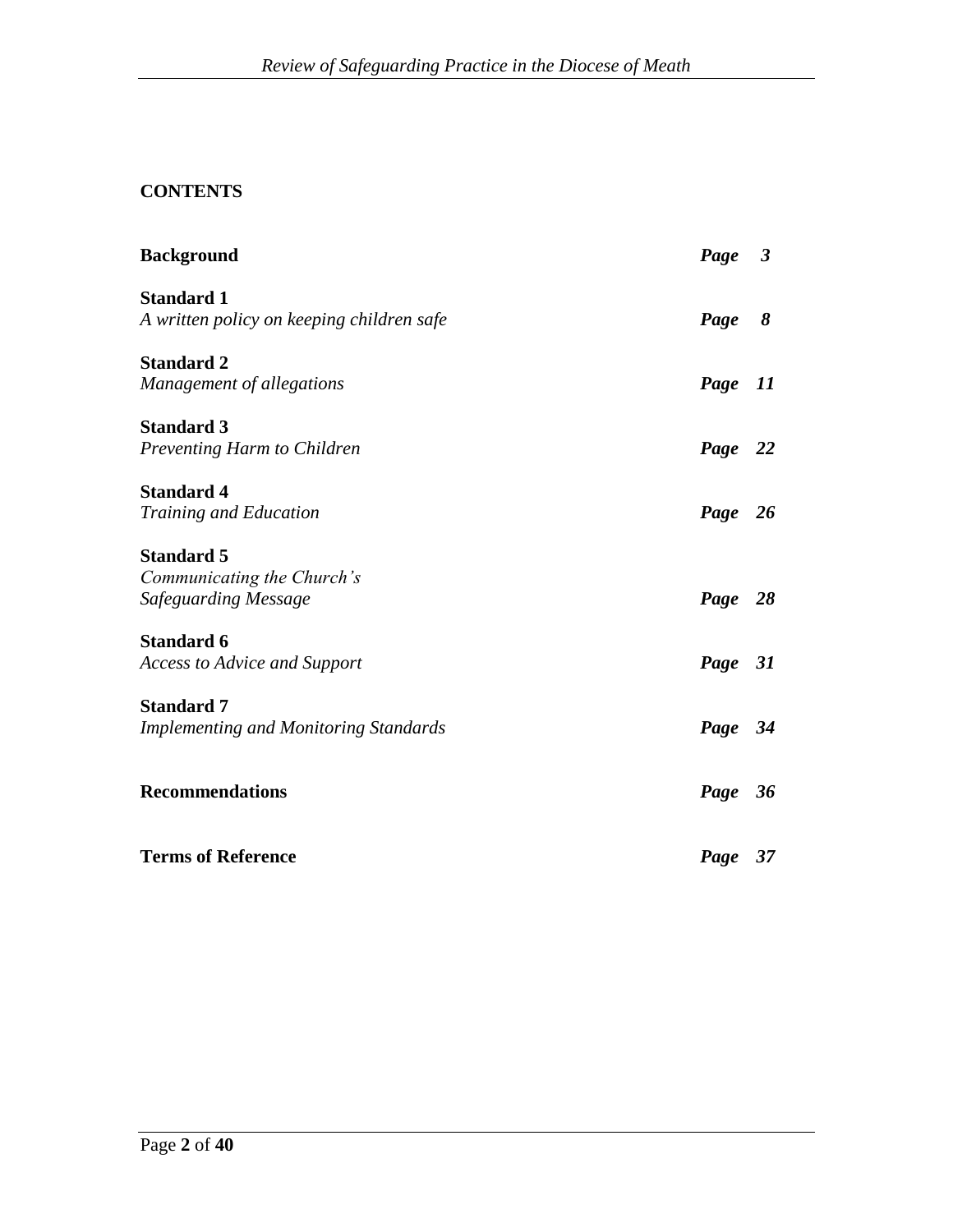## **Background**

The National Board for Safeguarding Children in the Catholic Church in Ireland (NBSCCCI) was asked by the Sponsoring Bodies, namely the Episcopal Conference, the Conference of Religious of Ireland and the Irish Missionary Union, to undertake a comprehensive review of safeguarding practice within and across all the Church authorities on the island of Ireland. The purpose of the review is to confirm that current safeguarding practice complies with the standards set down within the guidance issued by the Sponsoring Bodies in February 2009, *Safeguarding Children: Standards and Guidance Document for the Catholic Church in Ireland* and whether all known allegations and concerns had been appropriately dealt with. To achieve this task, safeguarding practice in each Church authority is to be reviewed through an examination of case records and through interviews with key personnel involved both within and external to a diocese or other authority.

This report contains the findings of the *Review of Safeguarding Practice in the Diocese of Meath* undertaken by the NBSCCCI in line with the request made to it by the Sponsoring Bodies. It is based upon the case material made available to us by the bishop, along with interviews with selected key personnel who contribute to safeguarding within the diocese. The NBSCCCI believes that all relevant documentation for these cases was passed to the reviewers, and the bishop has confirmed this.

The findings of the review have been shared with a reference group before being submitted to Bishop Smith, along with any recommendations arising from the findings.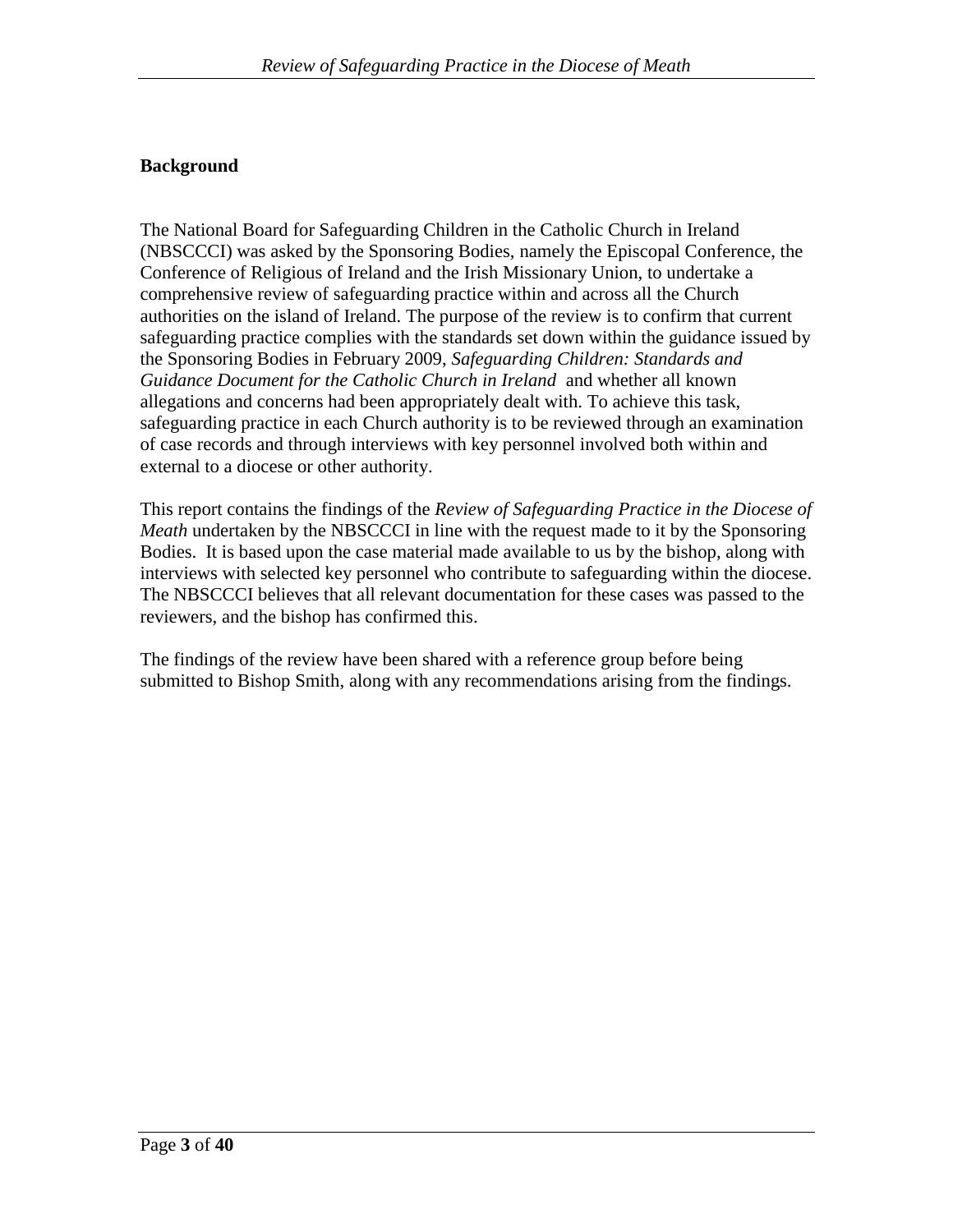# **Introduction**

At the request of Bishop Michael Smith the NBSCCCI engaged in a process of reviewing child safeguarding policy and practice within the Diocese of Meath. The review took place on the  $10^{th}$  and  $11^{th}$  of December 2013, and on the  $16^{th}$  of January 2014. During the course of the fieldwork case files were examined and interviews were conducted with key personnel in the diocesan safeguarding structure. In addition the reviewers consulted with external safeguarding agencies. The fieldwork was further supplemented by a review of all written policies, procedures, guidance documents and general diocesan safeguarding files. The diocese was also the subject of a HSE audit published in 2012 and this document is referred to when relevant.

The review team would like to take the opportunity to thank Bishop Michael Smith, the diocesan secretary who also acts as safeguarding coordinator, secretary of safeguarding committee, designated persons, trainer and all whom the reviewers met who hold safeguarding roles for their commitment and openness and contribution to the review process.

## **Diocese of Meath**

The Diocese of Meath comprises 69 parishes grouped into 8 deaneries serving communities living in parts of counties Meath, Westmeath Offaly Cavan, Longford and Louth (south of the river Boyne) The diocese covers an area of 1,809 sq. miles and stretches in the west from Tupperclaire Co Westmeath to the Co Meath towns of Drogheda Laytown-Mornington and Stamullen in the East. To the North the diocese covers Kingscourt Co Cavan and stretches as far as Eglish Parish Birr Co.Offaly to the South. The geographical spread ensures a broad variety of parish settings with parishes ranging from small rural settings to urban settings of the larger towns such as Mullingar, Tullamore, Navan, Dunshaughlin and Ashbourne. There are in total 102 priests in active ministry and 24 are retired in the diocese. There are 123 religious priests very few of whom minister in the diocese. There are 9 men studying for the priesthood for the diocese. Bishop Michael Smith was ordained Auxiliary Bishop of Meath in 1984. He was appointed coadjutor Bishop in 1989 and succeeded as Bishop in 1990. His association with the diocese goes back further than that having previously served as diocesan secretary and secretary to the Conference of Bishops. The population of the diocese is 303,000 of which 265,000 are Catholic. Bishop Smith commented that he has seen the current population of Catholics in his area more than double in his time.

The diocesan office is based in Mullingar and as well as servicing 69 parishes the diocese also organises an annual Pilgrimage to Lourdes. There are 196 primary schools and 10 secondary schools with direct diocesan involvement. Post primary diocesan schools are located in Mullingar, Navan, Athboy, Kells, Trim Tullamore and Drogheda. A number of priests were educated at St. Finians School Mullingar and later in St. Patrick's College,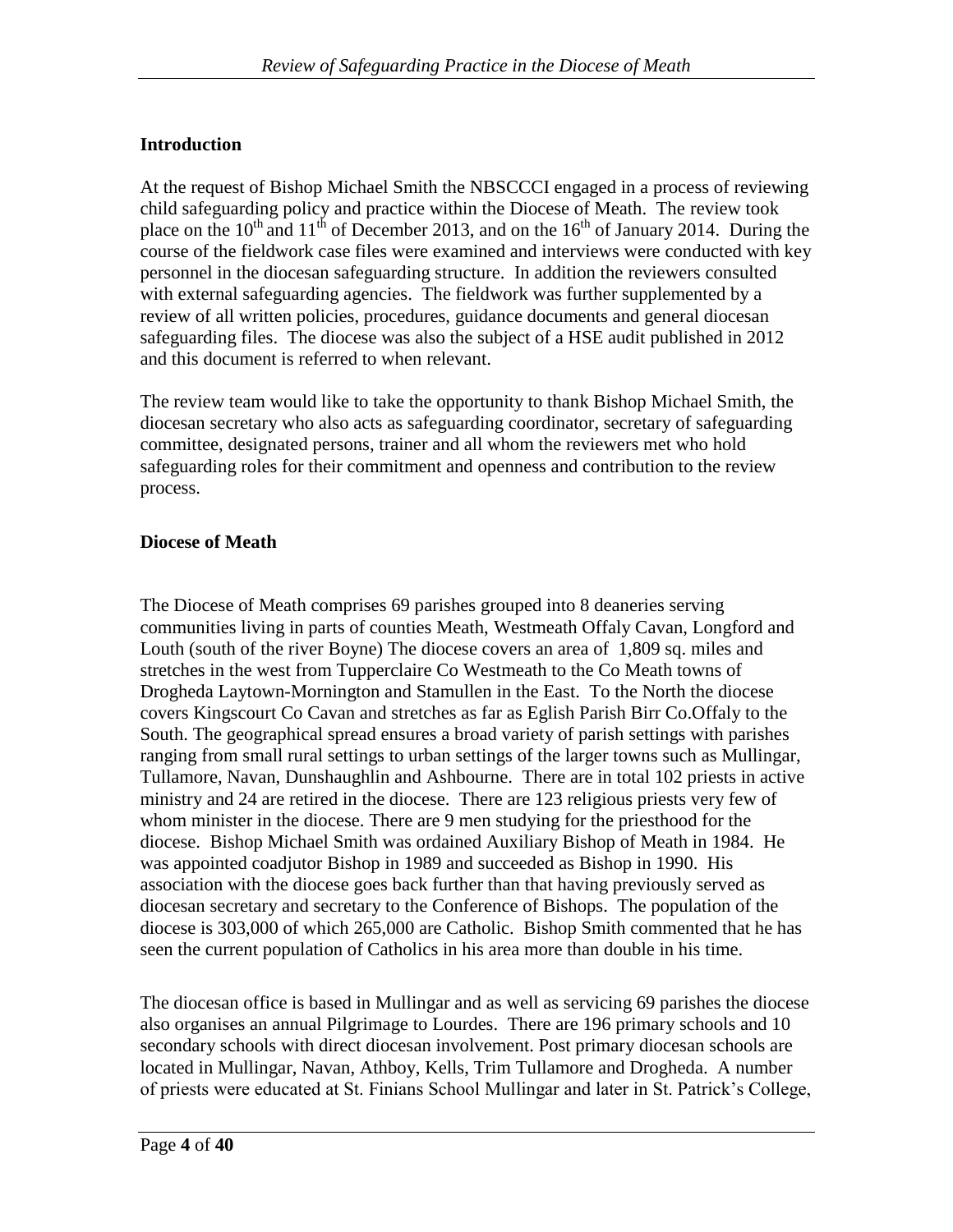Navan. The current president of St Finian's College is the only priest currently working in education in schools at present.

The diocese has international links with countries such as Columbia,Thailand, Burma, Haiti,GhanaNigeria,Romania and Zambia. Clergy from these countries, usually undertaking postgraduate studies in Rome and elsewhere in Europe, serve some parishes over the summer months. Presently there are three priests from Nigeria, one from Ghana and another from India serving in ongoing pastoral ministry in the diocese, while some of them are also pursuing post graduate studies in Ireland.

The review process involved the fieldwork team reading all case management files of living priests within the diocese against whom allegations were made. A sample number of case management files of deceased priests against whom allegations were made were also examined.

In addition interviews were held with Bishop Michael Smith, the safeguarding co coordinator, the designated liaison person (DLP) and recently appointed deputy designated person, three members of the safeguarding committee, three members of the advisory case management committee, four parish safeguarding representatives, the person responsible for training, and vetting and the victim support person.

The review also assessed the diocesan document, *Safeguarding Children* - *Child Protection Policy and Procedures for the Diocese of Meath*, and other documents relating to diocesan safeguarding activities. All other written material provided to the reviewers was evaluated for relevance and accuracy as was the child safeguarding information on the diocesan website. The review process uses the seven standards outlined within the NBSCCCI *Safeguarding Children: Standards and Guidance Document for the Catholic Church in Ireland* as an assessment framework.

The purpose of this review is set out within the Terms of Reference that are appended to this report. It seeks to examine how case management practice conforms to expected standards in the Church, both at the time an allegation was received and currently. Just as importantly, the review evaluates the efforts that have been made to create safe environments for children to ensure their current and future safety. To achieve these two objectives, the review process uses the seven standards outlined within *Safeguarding Children: Standards and Guidance Document for the Catholic Church in Ireland*, the 2009 document as an assessment framework.

The review was initiated through the signing of a data protection deed, allowing full access by review fieldwork staff from to all case management and diocesan records. This access does not constitute disclosure as the reviewers through the deed were deemed to be nominated data processors of the material for Bishop Smith.

The stated purpose of the review is to confirm that current safeguarding practice complies with the guidance document *Safeguarding Children: Standards and Guidance Document for the Catholic Church in Ireland*. The report below discusses the findings of the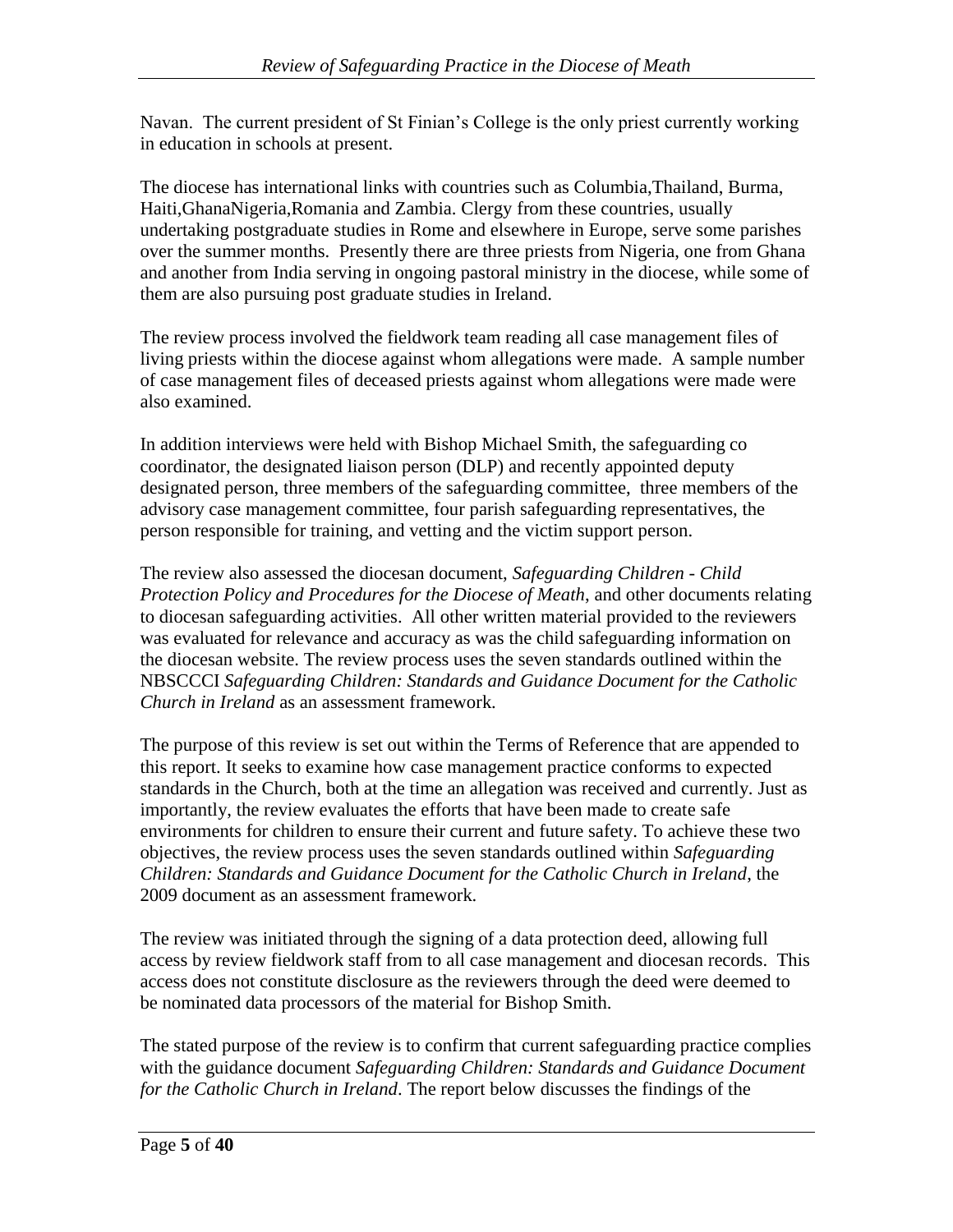fieldworkers under each of the seven standards. Conclusions are drawn regarding both the effectiveness of diocesan policies and practices in preventing abuse and the ability of the relevant personnel within the diocese to assess and manage risk to children. Recommendations for improvements are made where considered appropriate.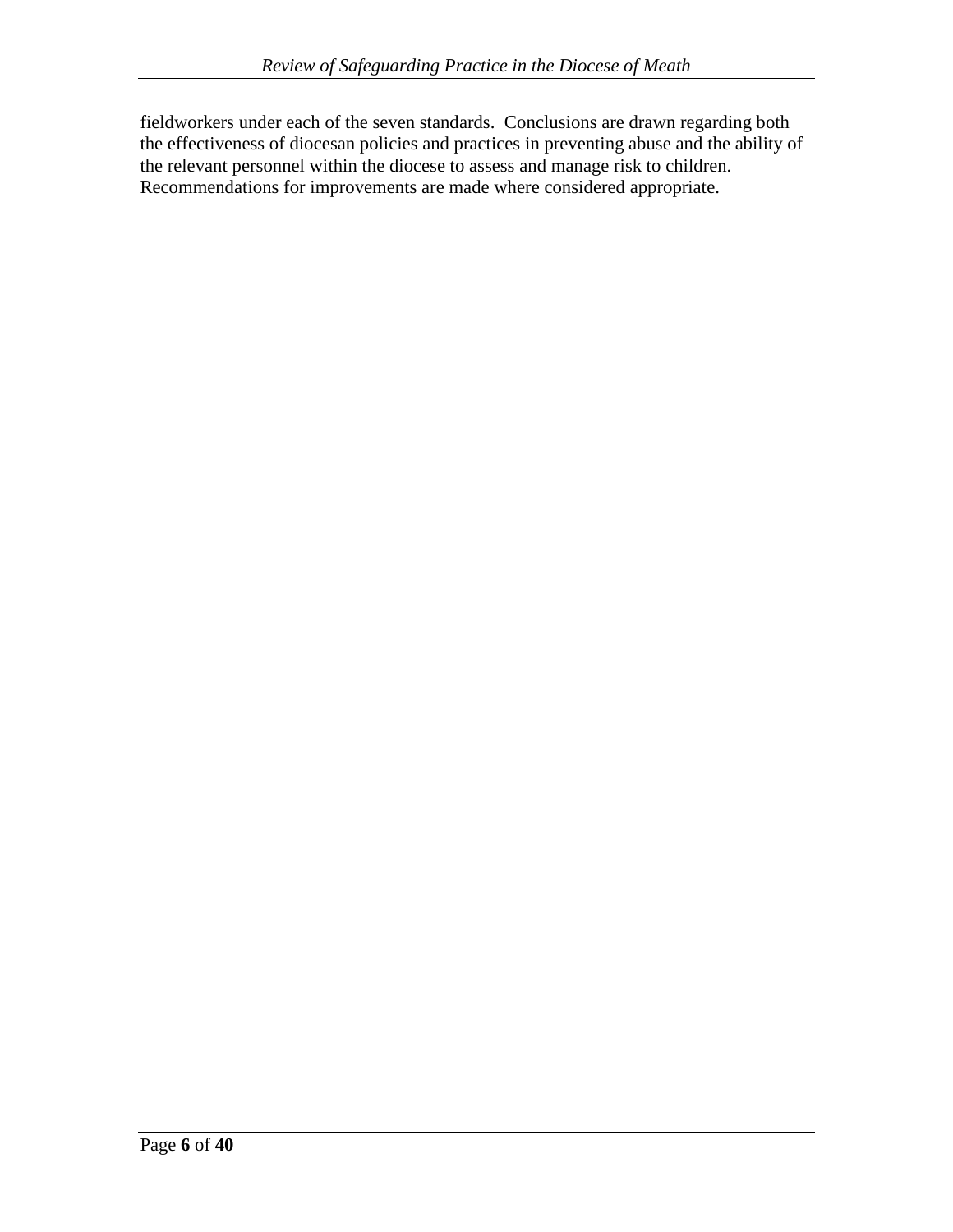### **STANDARDS**

This section provides the findings of the review. The template employed to present the findings are the seven standards, set down and described in the Church's *Safeguarding Children: Standards and Guidance Document for the Catholic Church in Irelan .* This guidance was launched in February 2009 and was endorsed and adopted by all the Church authorities that minister on the island of Ireland, including the Diocese of Meath. The seven standards are:

**Standard 1** A written policy on keeping children safe

**Standard 2** Procedures – how to respond to allegations and suspicions in the Republic of Ireland and Northern Ireland

**Standard 3** Preventing harm to children:

- recruitment and vetting
- running safe activities for children
- codes of behaviour

**Standard 4** Training and education

**Standard 5** Communicating the Church's safeguarding message:

- to children
- to parents and adults
- to other organisations

**Standard 6** Access to advice and support

**Standard 7** Implementing and monitoring the Standards

Each standard contains a list of criteria, which are indicators that help decide whether this Standard has been met. The criteria give details of the steps that a Church organisation, diocese or religious order,- needs to take to meet the standard and ways of providing evidence that the standard has been met.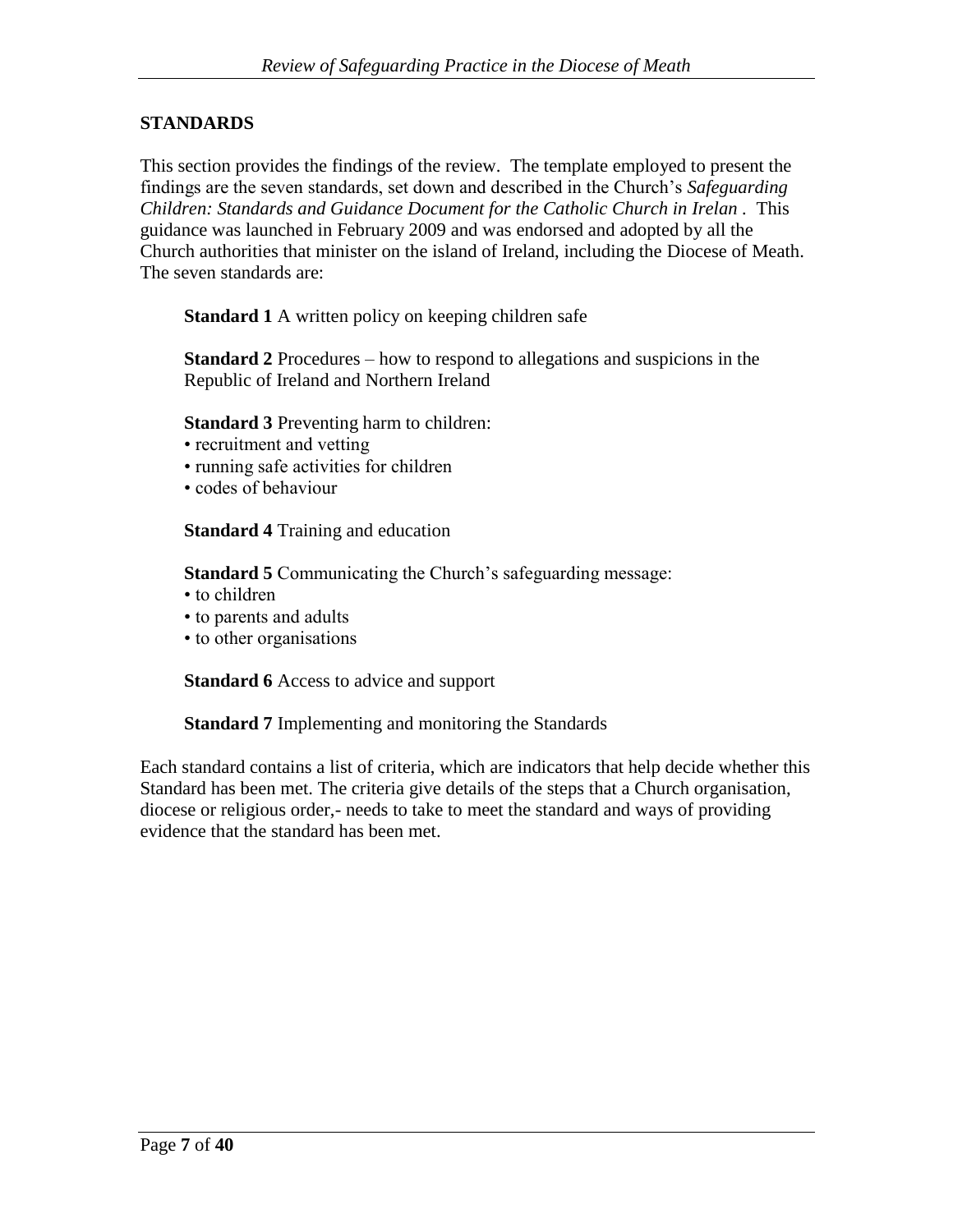# **Standard 1**

### **A written policy on keeping children safe**

*Each child should be cherished and affirmed as a gift from God with an inherent right to dignity of life and bodily integrity, which shall be respected, nurtured and protected by all.*

Compliance with Standard 1 is only fully achieved when a diocese meets the requirements of all nine criteria against which the standard is measured.

#### **Criteria**

| <b>Number</b> | <b>Criterion</b>                                                                                                                                                                                                                                                                                             | Met fully or<br><b>Met partially</b><br><sub>or</sub><br>Not met |
|---------------|--------------------------------------------------------------------------------------------------------------------------------------------------------------------------------------------------------------------------------------------------------------------------------------------------------------|------------------------------------------------------------------|
| 1.1           | The Church organisation has a child protection policy that is<br>written in a clear and easily understandable way.                                                                                                                                                                                           | Met fully                                                        |
| 1.2           | The policy is approved and signed by the relevant leadership<br>body of the Church organisation (e.g. the Bishop of the diocese<br>or provincial of a religious congregation).                                                                                                                               | Met fully                                                        |
| 1.3           | The policy states that all Church personnel are required to<br>comply with it.                                                                                                                                                                                                                               | Met fully                                                        |
| 1.4           | The policy is reviewed at regular intervals no more than three<br>years apart and is adapted whenever there are significant<br>changes in the organisation or legislation.                                                                                                                                   | Met fully                                                        |
| 1.5           | The policy addresses child protection in the different aspects of<br>Church work e.g. within a church building, community work,<br>pilgrimages, trips and holidays.                                                                                                                                          | Met fully                                                        |
| 1.6           | The policy states how those individuals who pose a risk to<br>children are managed.                                                                                                                                                                                                                          | Met fully                                                        |
| 1.7           | The policy clearly describes the Church's understanding and<br>definitions of abuse.                                                                                                                                                                                                                         | Met fully                                                        |
| 1.8           | The policy states that all current child protection concerns must<br>be fully reported to the civil authorities without delay.                                                                                                                                                                               | Met fully                                                        |
| 1.9           | The policy should be created at diocese or congregational level.<br>If a separate policy document at parish or other level is<br>necessary this should be consistent with the diocesan or<br>congregational policy and approved by the relevant diocesan or<br>congregational authority before distribution. | Met fully                                                        |

The safeguarding children policy and procedures document for the Diocese of Meath, *Safeguarding Children* - *Child Protection Policy and Procedures for the Diocese of Meath,* was first published in March 2010. In accordance with guidance from the National Board for Safeguarding Children in the Catholic Church in Ireland (NBSCCCI)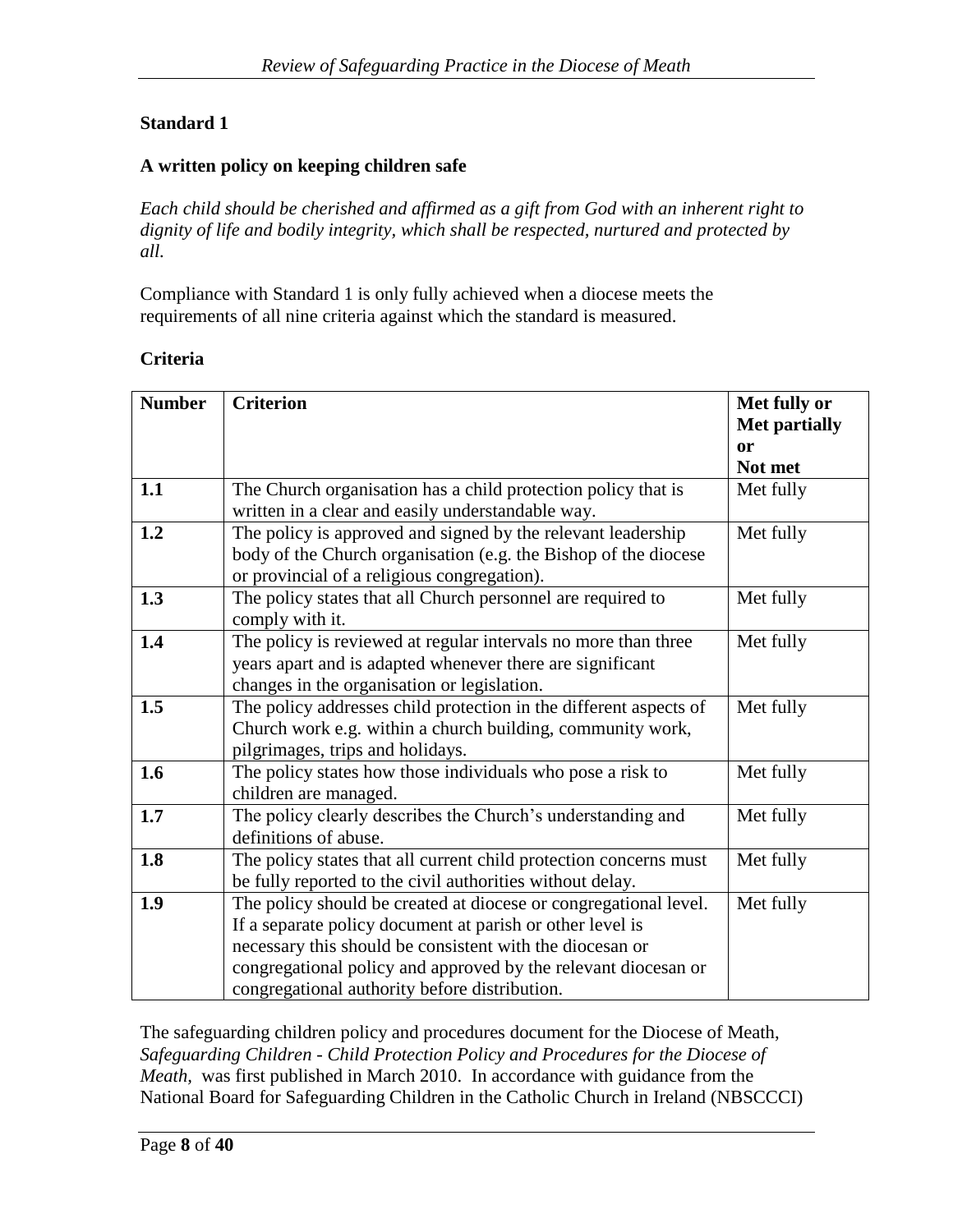which requires the regular review of policies and procedures Bishop Smith requested that a review take place in 2012. A comprehensive and intense period of review was undertaken by the diocese safeguarding committee and the current *Safeguarding Children* - *Child Protection Policy and Procedures for the Diocese of Meath* was published towards the end of 2012.

In reviewing their existing document the safeguarding committee sought to incorporate the following into their revised policy and procedures:

- New documentation / guidance issued by the NBSCCCI since 2010
- Revised Children First Guidance (2011)
- Relevant existing and pending legislation
- The experience of implementing the policy over the previous two years
- Feedback from the HSE Audit 2012

The methodology employed in the policy and procedure document review process involved interrogation of the policy documents current at the time in order to revise, make additions or other amendments as deemed appropriate. The safeguarding committee also devised an online consultation questionnaire inviting parishioners and clergy to make submissions. A consultation and feedback process took place also in two sample parishes and the outcomes informed the review process. As a result of this process, the updated policies and procedures is a comprehensive, readable and usable document presented in both a handbook ring binder format and an electronic format with associated resources material inserted for ease of consultation.

The policy is approved and signed off by Bishop Smith and states that all Church personnel are required to comply with it. The policy as already stated has been subject to review in 2012 and Bishop Smith has indicated his commitment that a further review will take place in 2015.

The policy addresses child protection in the different aspects of the Church's activities. The annual diocesan pilgrimage to Lourdes is referenced in detail in this context. In 2013 a revision of the Lourdes child protection policy and procedures in line with the diocesan safeguarding children policy was carried out. The reviewed document also includes a new section on child protection guidance during trips away.

There are clear descriptions of the Church's understanding and definitions of abuse.

In their audit of 2012, the HSE recommended that the diocese *clarify the time scales and circumstances for reporting of allegations and concerns to the civil authorities*. The diocese states clearly in their document that the responsibility lies with the designated liaison person (DLP) to *promptly* refer child protection concerns to the HSE. The guidance in relation to the circumstances for reporting is taken from Appendix 8 of the national *Children First* guidelines.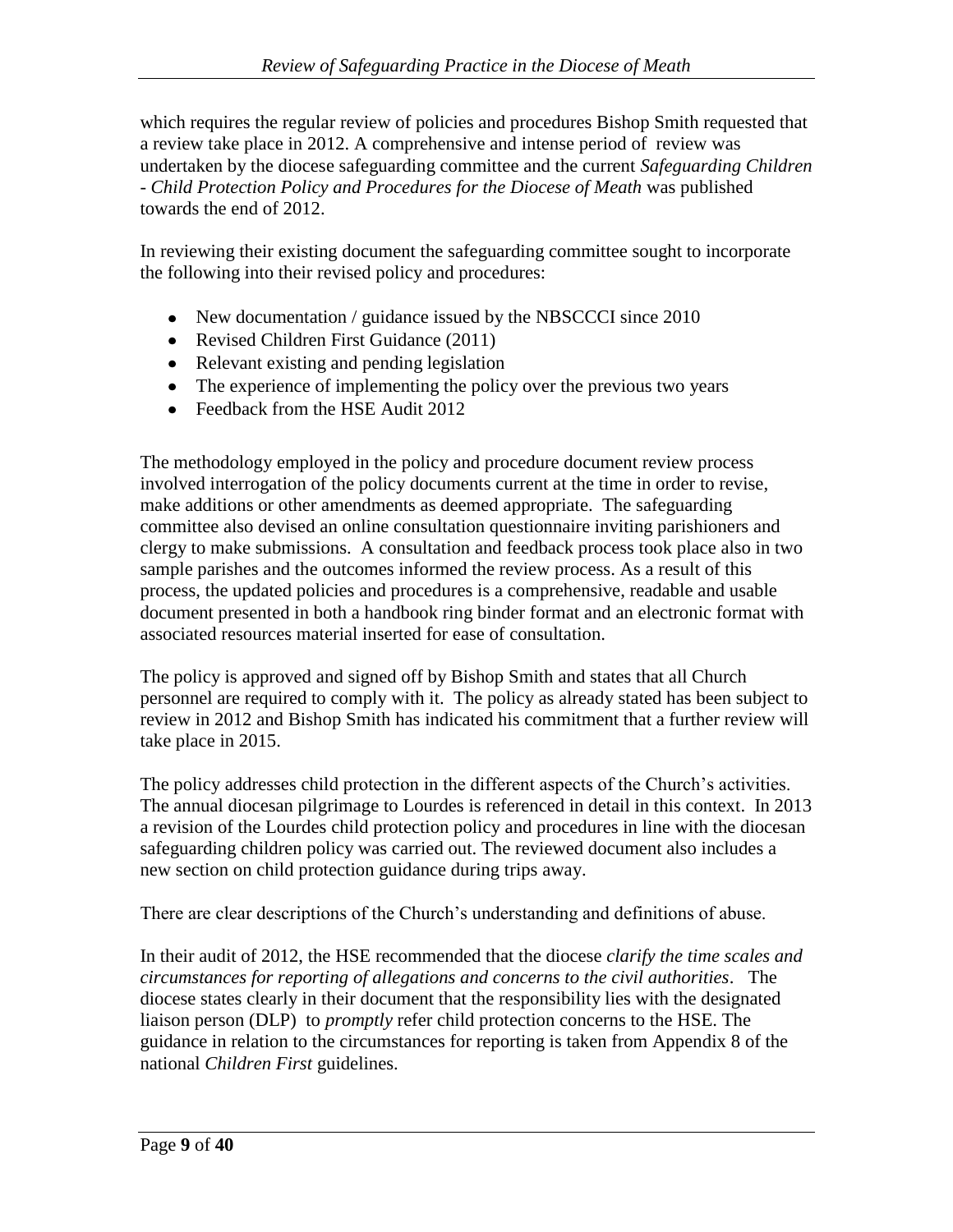The HSE audit also recommended that the diocese develop an approach to the management of individuals (Church personnel) who pose risk to children. The diocese now incorporates the guidance from the NBSCCCI in this respect, which is contained in Resource M (1) of the diocesan policy document.

The reviewers consider that all criteria under Standard 1 have been fully met.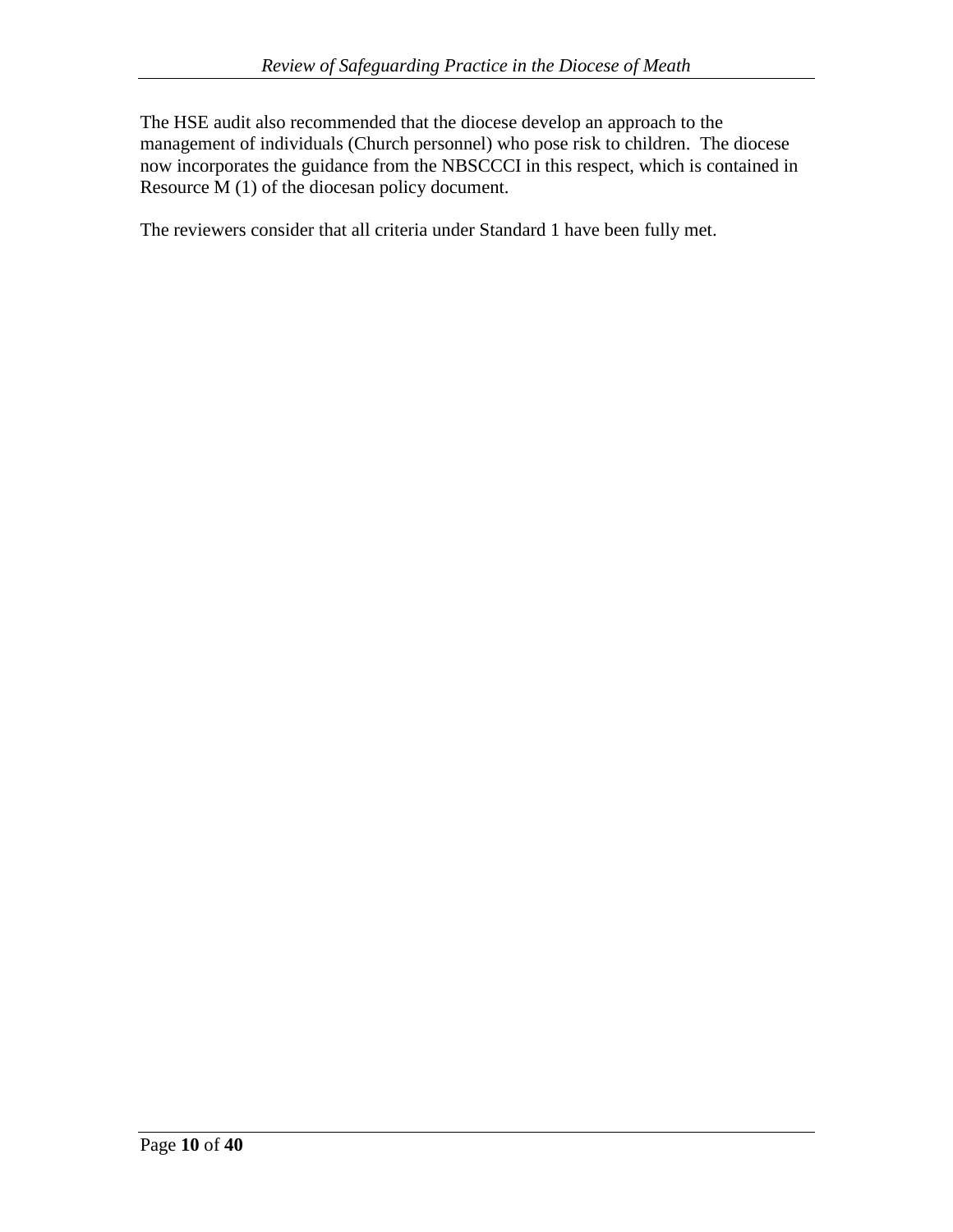# **Standard 2**

### **Management of allegations**

*Children have a right to be listened to and heard: Church organisations must respond effectively and ensure any allegations and suspicions of abuse are reported both within the Church and to civil authorities.*

Compliance with Standard 2 is only fully achieved when a diocese meets the requirements of all seven criteria against which the standard is measured.

#### **Criteria**

| <b>Number</b> | <b>Criterion</b>                                                        | Met fully or     |
|---------------|-------------------------------------------------------------------------|------------------|
|               |                                                                         | Met partially or |
|               |                                                                         | Not met          |
| 2.1           | There are clear child protection procedures in all                      | Met fully        |
|               | Church organisations that provide step-by-step                          |                  |
|               | guidance on what action to take if there are                            |                  |
|               | allegations or suspicions of abuse of a child (historic                 |                  |
|               | or current).                                                            |                  |
| 2.2           | The child protection procedures are consistent with                     | Met fully        |
|               | legislation on child welfare civil guidance for child                   |                  |
|               | protection and written in a clear, easily                               |                  |
|               | understandable way.                                                     |                  |
| 2.3           | There is a designated officer or officer(s) with a                      | Met fully        |
|               | clearly defined role and responsibilities for                           |                  |
|               | safeguarding children at diocesan or congregational                     |                  |
|               | level.                                                                  |                  |
| 2.4           | There is a process for recording incidents, allegations                 | Met partially    |
|               | and suspicions and referrals. These will be stored                      |                  |
|               | securely, so that confidential information is protected                 |                  |
|               | and complies with relevant legislation.                                 |                  |
| 2.5           | There is a process for dealing with complaints made                     | Met fully        |
|               | by adults and children about unacceptable behaviour                     |                  |
|               | towards children, with clear timescales for resolving                   |                  |
| 2.6           | the complaint.<br>There is guidance on confidentiality and information- | Met fully        |
|               | sharing which makes clear that the protection of the                    |                  |
|               | child is the most important consideration. The Seal of                  |                  |
|               | Confession is absolute.                                                 |                  |
| 2.7           | The procedures include contact details for local child                  | Met fully        |
|               | protection services e.g. (Republic of Ireland) the local                |                  |
|               | Health Service Executive and An Garda Síochána;                         |                  |
|               | (Northern Ireland) the local health and social services                 |                  |
|               | trust and the PSNI.                                                     |                  |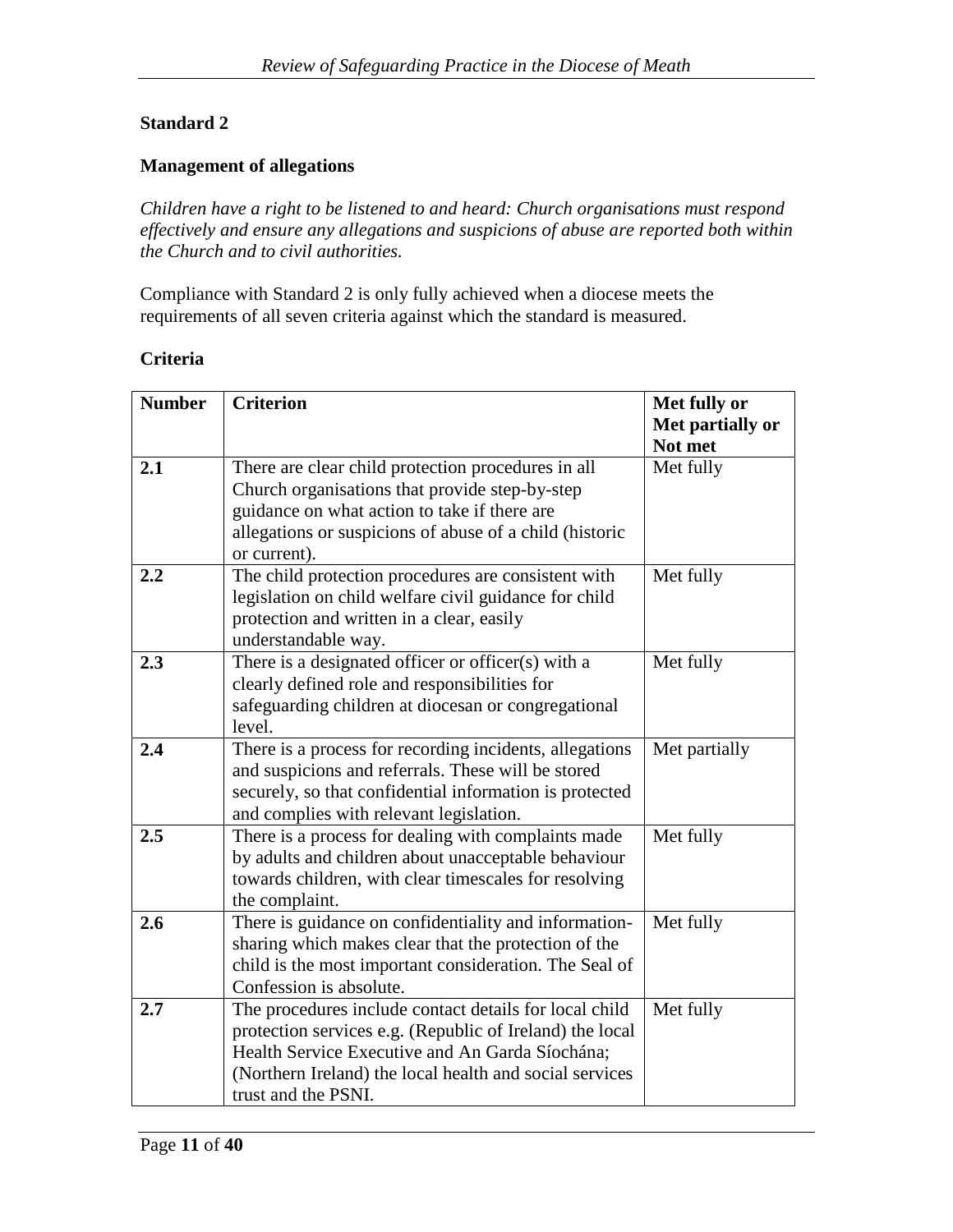# **Table 1**

#### **Incidence of Safeguarding allegations received within Diocese of Meath from 1st January 1975 up to the time of the Review.**

| $\mathbf{1}$   | Number of priests incardinated into the Meath Diocese against whore       |                         |
|----------------|---------------------------------------------------------------------------|-------------------------|
|                | allegations have been made since the $1st$ January 1975 up to the         | 11                      |
|                | date of the Review                                                        |                         |
| 2              | Total number of allegations received by the diocese since 1 <sup>st</sup> | $23*$                   |
|                | January 1975                                                              |                         |
| 3              | Number of allegations reported to An Garda Síochána involving             | $\overline{7}$          |
|                | priests of the diocese since $1st$ January 1975 – this figure includes    |                         |
|                | some allegations that were notified by the Gardai to the diocese          |                         |
| $\overline{4}$ | Number of allegations reported to the HSE (or the health boards           |                         |
|                | which preceded the setting up of the HSE) involving priests of the        |                         |
|                | diocese since $1st$ January 1975: This figure includes some               | 7                       |
|                | allegations that were notified by the health services to the diocese      |                         |
| 5              | Number of priests (still members of the diocese) against whom an          | $\overline{\mathbf{4}}$ |
|                | allegation was made and who were living at the date of the Review         |                         |
| 6              | Number of priests against whom an allegation was made and who             |                         |
|                | are deceased                                                              | 7                       |
| $\overline{7}$ | Number of priests against whom an allegation has been made and            |                         |
|                | who are in ministry.                                                      | $\overline{2}$          |
| 8              | Number of priests against whom an allegation was made and who             |                         |
|                | are "Out of Ministry", but are still members of the diocese.              | 1                       |
| 9              | Number of priests against whom an allegation was made and who             |                         |
|                | are retired.                                                              | 1                       |
| 10             | Number of priests against whom an allegations was made and who            | $\mathbf{0}$            |
|                | have left the diocese/priesthood                                          |                         |
| 11             | Number of priests of the diocese who have been convicted of               | $\mathbf{1}$            |
|                | having committed an offence or offences against a child or young          |                         |
|                | person since the 1 <sup>st</sup> January 1975                             |                         |

*Footnote*: The term allegation in this table includes complaints and expressions of concern

\* *Of these 23 allegations only 7 were received in the first instance by the diocese and subsequently referred to the civil authorities. The number 23 refers to the total allegations made known to the diocese*.

The above table indicates that since January 1975, a total of 23 allegations have been made against eleven priests in the diocese. There are four priests living against whom allegations have been made and seven priests who are deceased. In the cases of the deceased priests only one allegation was made known to the diocese while the priest was still alive. The most recent allegation was made to the diocese in January 2012 and related to a priest who was deceased some years earlier The HSE were informed and the matter was investigated by An Garda Siochana and resulted in no further action. In that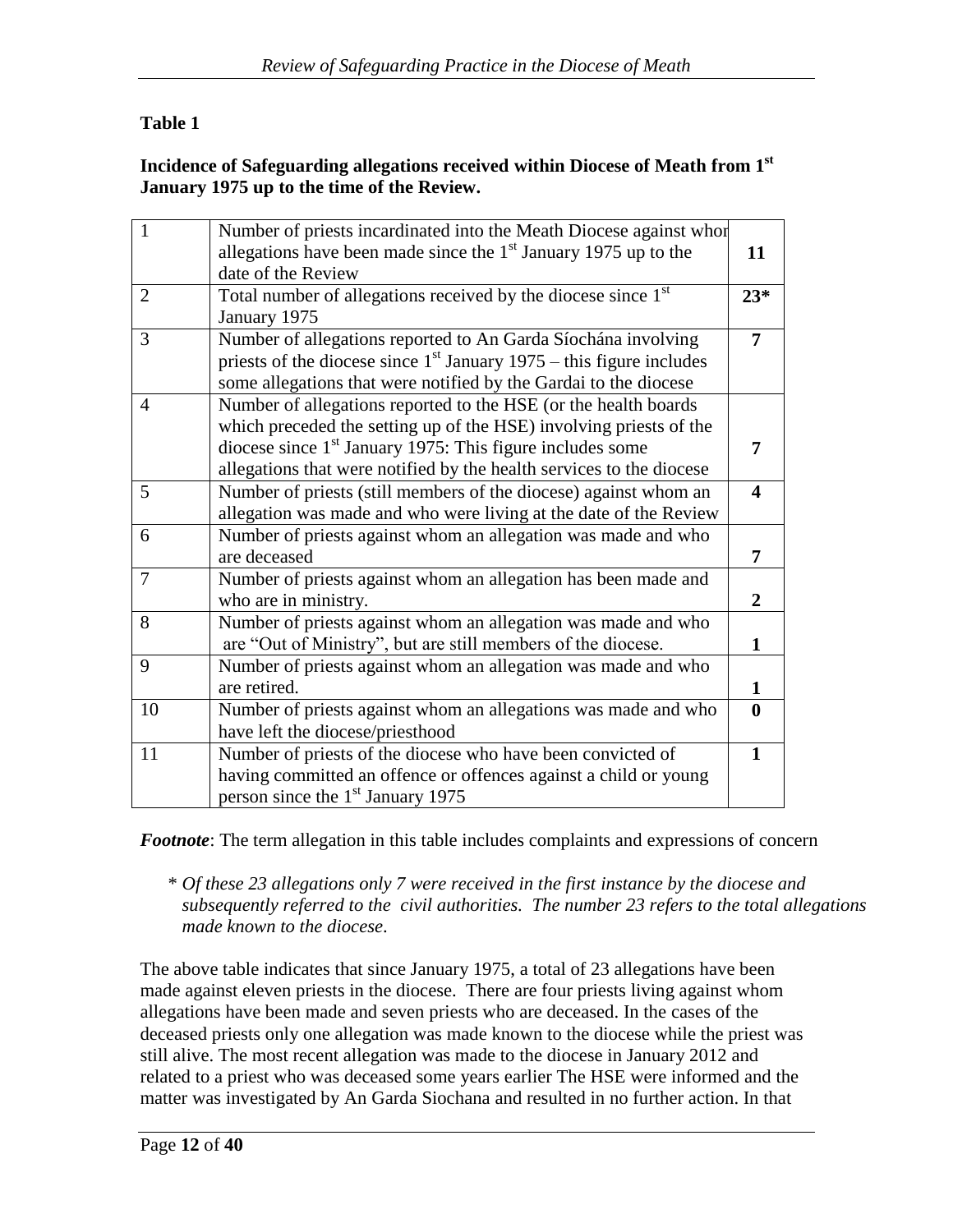case the designated person had contact with the complainant. In the majority of cases involving deceased priests, the allegations relate to the 1940s 1950s and 1960s. In order to differentiate between the four living priests in the discussion below, they will each be identified by a distinct capital letter.

Of the living priests Fr. A was convicted in 2012 of child sexual abuse against a total of 10 children in the 1960s and 1970s. The allegations, which were admitted, related to abuse of boys in a number of different settings. Fr. A was sentenced to two years imprisonment and is due for release in spring 2014. Concerns in relation to Fr. A were first made known to Bishop Smith in 1999 by a bishop in another diocese, as some of the allegations related to a period when the priest was on loan to that diocese. Bishop Smith immediately removed this priest from ministry and arranged that he reside in a monastery.

In 2006, Fr. A took a High Court Judicial Review of his case which resulted in criminal charges relating to his alleged abuse in the other diocese being dismissed. He remained out of ministry but eventually left the monastery and went to live in a house in a rural location which had been left to him by a deceased relative.

In 2008 a fresh Garda investigation commenced arising out of new allegations dating back to the 1970s which involved a substantial number of complainants. Whilst the Garda investigation was on-going, the Diocese of Meath was not informed of the details of the allegations and the complainants were not identified. This was a source of frustration for the bishop and the designated person. They had to rely on the media or on the respondent priest to inform them of developments in the case. This, they believe undermined their ability to seek to engage in a timely manner with the complainants.

The Garda investigation resulted in the conviction of Fr. A. Both Bishop Smith and the designated person spoke of the difficulty they had in engaging with this priest as he was highly resistant to support or contact with the diocesan authorities and the assessment of on-going risk was therefore thwarted from their perspective. Bishop Smith reflected that when Fr. A was convicted, he (the bishop) felt obligated to go to the parish where most of the victims came from to express his personal sadness and to apologise at Mass that weekend.

In the cases involving the three other living priests, each involved a single complainant. The allegations related to periods in 1974, 1990 and 2004 respectively. Garda investigations were conducted in all three, none of which led to a prosecution. In the case of Fr. B, a file was sent to the DPP and returned with no prosecution recommended. In the two other cases the HSE conducted investigations, which in the case of Fr. C led to a finding of 'inconclusive' and in the case of Fr. D to the conclusion of 'allegation unfounded'.

One of the four living priests is retired and out of ministry and the other two priests against whom allegations were found to be unsubstantiated are in active ministry. The reviewers are satisfied that the status of both priests in full ministry is an appropriate one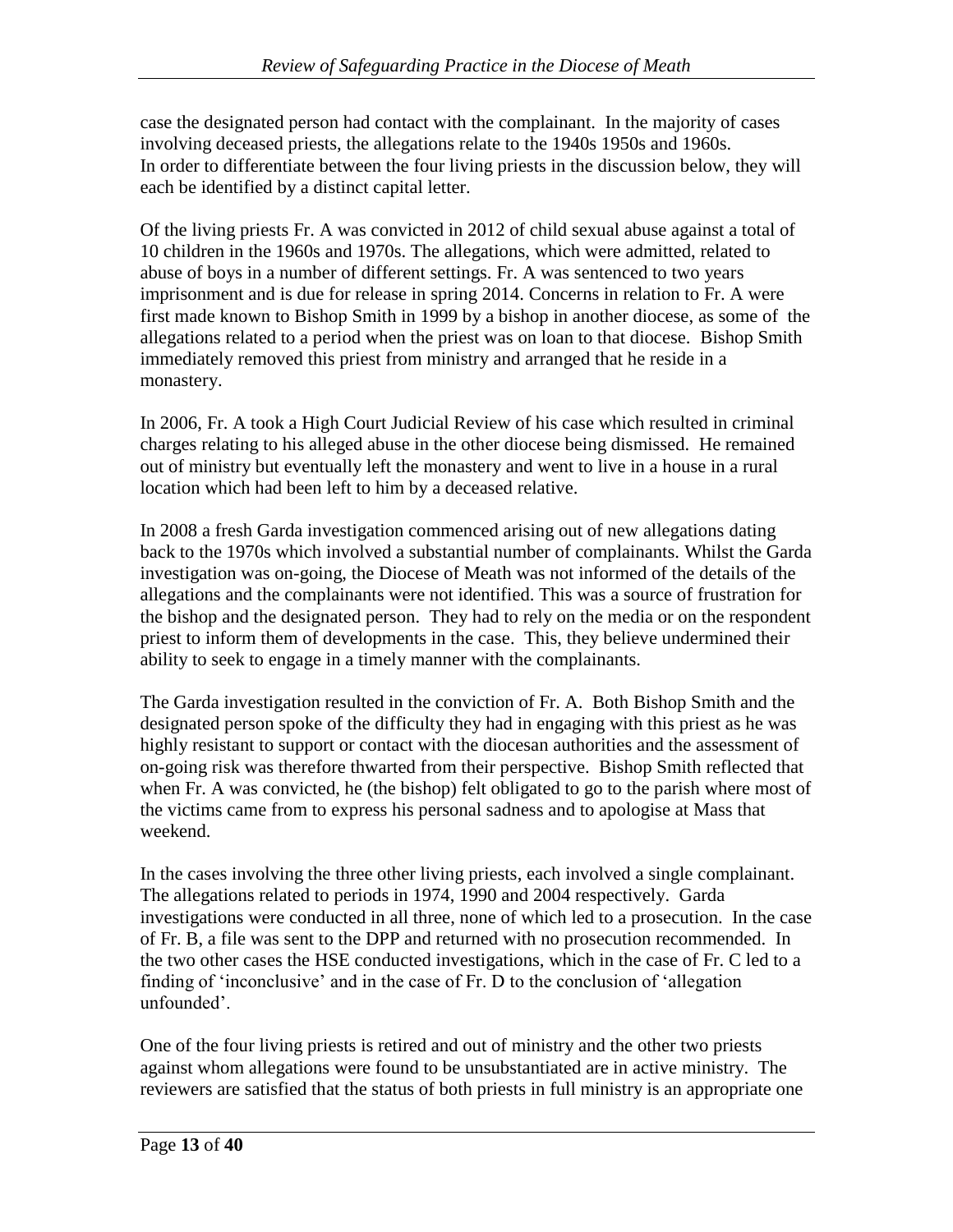taking into account all information available to Bishop Smith following investigation of the allegations by the civil authorities.

In the case of Fr 'C' a verbal allegation was made by a complainant who declined to make a formal complaint or written statement to An Garda Siochana. The HSE investigated the matter and the diocese was informed that there was no evidence to substantiate the allegation and the investigation was found to be inconclusive. The reviewers noted that consultation took place with the HSE and An Garda Siochana. There is evidence on the file that the DLP endeavoured to contact the complainant. The file also indicated a good level of co-operation between the diocese, Fr.'C' and the civil authorities.

The case of Fr.'D' suggests good inter agency communication. The file showed evidence that the bishop took immediate action to consider the risks involved in the case. An investigation by the HSE took place, An Garda Siochana also carried out an investigation. The complaint was withdrawn by the complainant.

The reviewers examined the files of the four priests still living, as well as of those of three deceased priests. The following issues or themes emerged as a result of the examination of these files:

- Generally the files examined did not show evidence of actions relating to safety or risk assessment undertaken in relation to priests who are subject of allegations. As an example, in the case of Fr. A the priest was promptly removed from active ministry by Bishop Smith and has never returned to ministry. He was placed in a monastery where he remained for four years whilst investigations were on-going, but had subsequently lived alone in a rural area. The file did not show evidence of a risk management or safety plan in relation to this priest until the months prior to his conviction in 2012. The diocese did seek advice from the NBSCCCI in this case as to how to proceed. The reviewers noted that some months were allowed go by before evidence of implementing that advice was recorded on file, for example, the issuing of a written precept.
- Except in the case of Fr. A, the files do not show details of Church canonical actions taken following the conclusion of the investigations by the civil authorities.
- Not all victim outreach and support given to victims and complainants was  $\bullet$ documented in the files. In fact very little narrative alluded to the contacts made and interaction with a significant number of complainants on the parts of the bishop, designated liaison person (DLP) and support person. The bishop held the view that his contacts with many complainants were of a pastoral nature and he therefore believed that they did not need to be recorded. In two particular cases he explained that the complainants would only come forward if the meetings went unrecorded. From their discussions with Bishop Smith, the DLP and support person and from documentation they examined, the reviewers have concluded that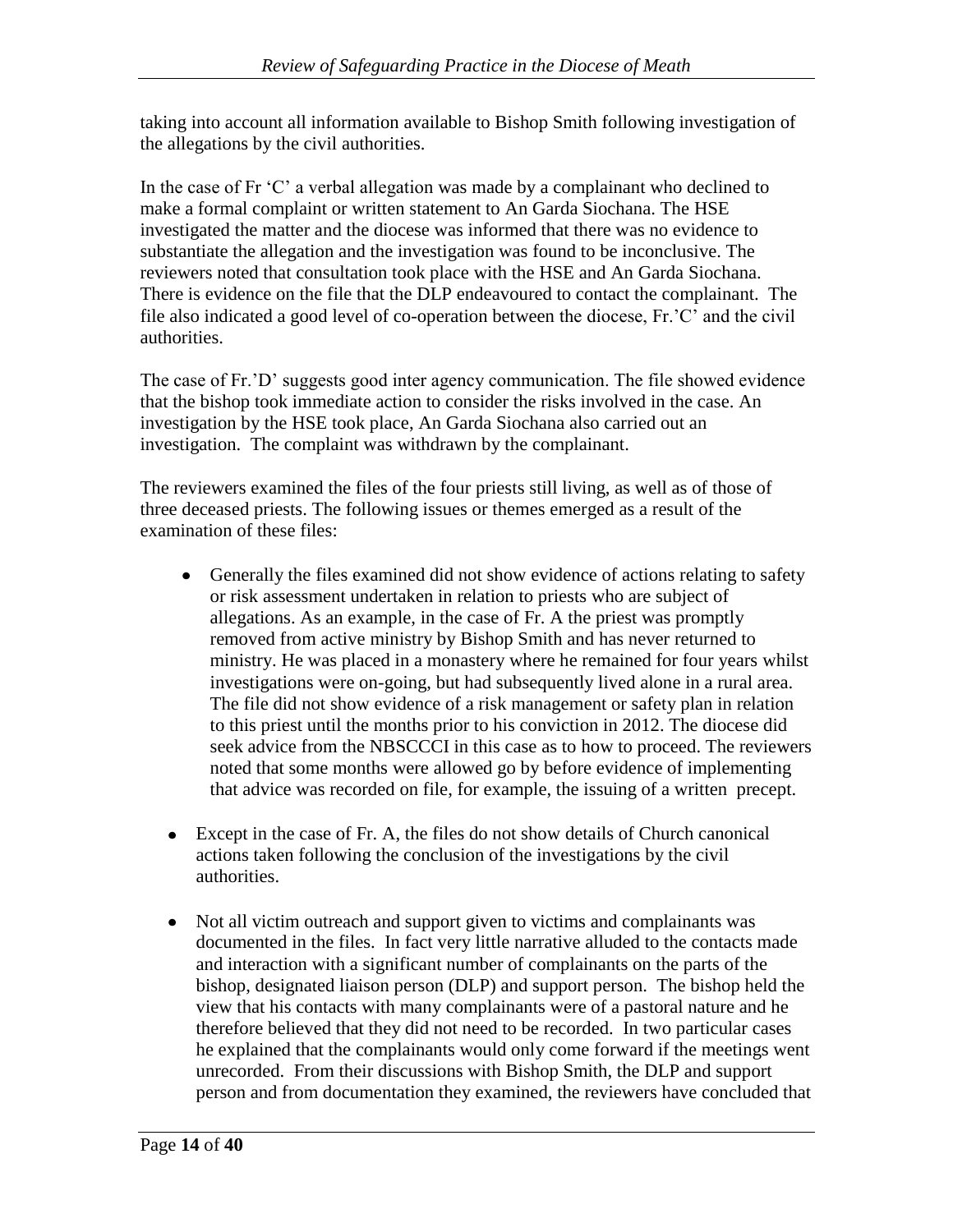a great deal of effort has in fact been made by the diocese to respond in a compassionate, pastoral and supportive way to complainants. It is recommended however that for the sake of thoroughness all contact with complainants and actions taken to support them must be noted and recorded in the case management files. By not recording all actions that take place the diocese is not doing justice to the positive work its staff has actually carried out.

- No evidence was seen of the formal appointment of a priest advisor for priests  $\bullet$ against whom allegations were made. In the case of Fr. A, he refused a support person but the DLP eventually fell into this role by virtue of the fact that Fr. A knew him and accepted him. However, having someone occupy these two potentially conflicting roles is not recommended.
- There is evidence that the relationship between the diocese and the civil authorities has improved in recent years, with information being exchanged in particular between the HSE and the diocese. A protocol has been developed between the diocese and the HSE to formally meet twice yearly to exchange information and discuss and review safeguarding issues. At any other time the understanding exists that the door is open for informal discussions between the HSE and the diocesan DLP.
- $\bullet$ In the majority of the files examined, the HSE and An Garda Síochána were appropriately notified of a child sexual abuse allegation. Written notifications of allegations were not always made by the diocese on the recommended forms. In one case, that of Fr. A, a significant delay of 18 months before the diocese formally notified the HSE of the allegations was noted. The reviewers accept that the diocese did seek to ensure that the priest who received the initial complaint did refer the matter to the authorities without delay. The diocese sought to further satisfy itself that the HSE was aware of the allegation through informal contact with the HSE but *formal written* notification was not in evidence on file until the above mentioned period of time.
- The reviewers were made aware that the cases of the four living priests have been discussed at the diocesan Advisory Case Management Committee. It is important that these discussions and decisions reached at this committee are formally recorded in the relevant case management file.

The diocesan safeguarding policy document follows the guidance on recording and data protection issued by the NBSCCCI. Confidential files and records are protected and stored securely and are only accessed by Bishop Smith and the DLP.

The diocese maintains separate files in relation to legal matters between the diocese and complainants / victims. Having examined these legal files, the reviewers are of the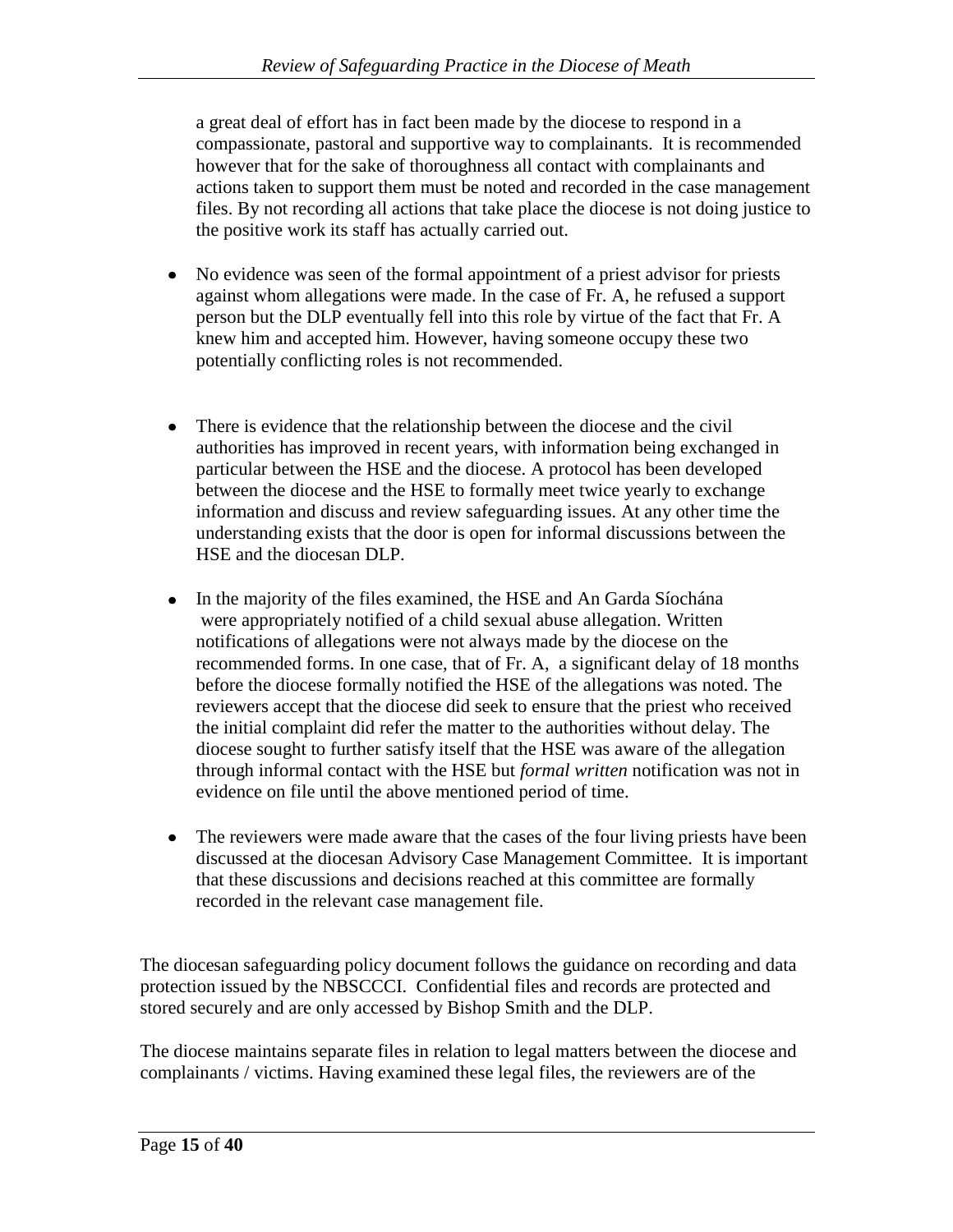opinion that they should be integrated with the case management files to which they are related.

The diocesan policy document outlines very clearly and in some detail a step by step guidance on what action to be taken if allegations or suspicions of abuse arise. The child protection procedures described are consistent with current legislation on child welfare and with civil guidance on child protection and are written in a clear easily understandable way as required in Criterion 2.2. A flow chart that describes clearly the steps in the diocesan child protection reporting process is set out in that section of the policy headed *Responding to concerns*.

A new designated liaison person (DLP) has been in post since spring 2009. The previous incumbent of this post had fulfilled this role since the implementation of the framework document and had been the DLP who dealt with complaints prior to 2009. More recently a new deputy designated liaison person (D/DLP) has been appointed by the bishop. The role and responsibilities of the DLP are clearly defined in the policy document and are consistent with the guidance of the NSBCCCI in this respect. The current DLP is a parish priest in a medium sized town. The D/DLP is a lay person who has been highly involved in the development of the child protection policy, training, administration in the diocese. The bishop has given an indication that he will in the near future make the DLP role one for a lay person to occupy. This thinking is in line with NBSCCCI thinking on this matter and it is suggested that the bishop makes this change as soon as is practicable.

#### **Recommendation 1 That Bishop Smith considers assigning the DLP role to a lay person.**

Resource H of the diocesan policy document entitled *Disciplinary and grievance procedures* offers clear guidance for all church personnel in dealing with complaints made by adults and children about unacceptable behaviour towards children. Resource H states:

- *The code of behaviour, which reflects a child-centred ethos, will be issued to, and signed by, all Church personnel to indicate their acceptance of its provisions.*
- *Cases of minor misconduct or unsatisfactory performance are usually best dealt with informally. Sometimes additional training and advice is what is needed. Where an informal approach is not working, then the formal process may be invoked.*

The formal process involves the filling in of a complaints form and the matter is then brought before a disciplinary committee drawn from a diocesan disciplinary panel for resolution.

The disciplinary and grievance procedures as outlined in the diocesan safeguarding policy document outline a systematic process to be taken by the diocese when a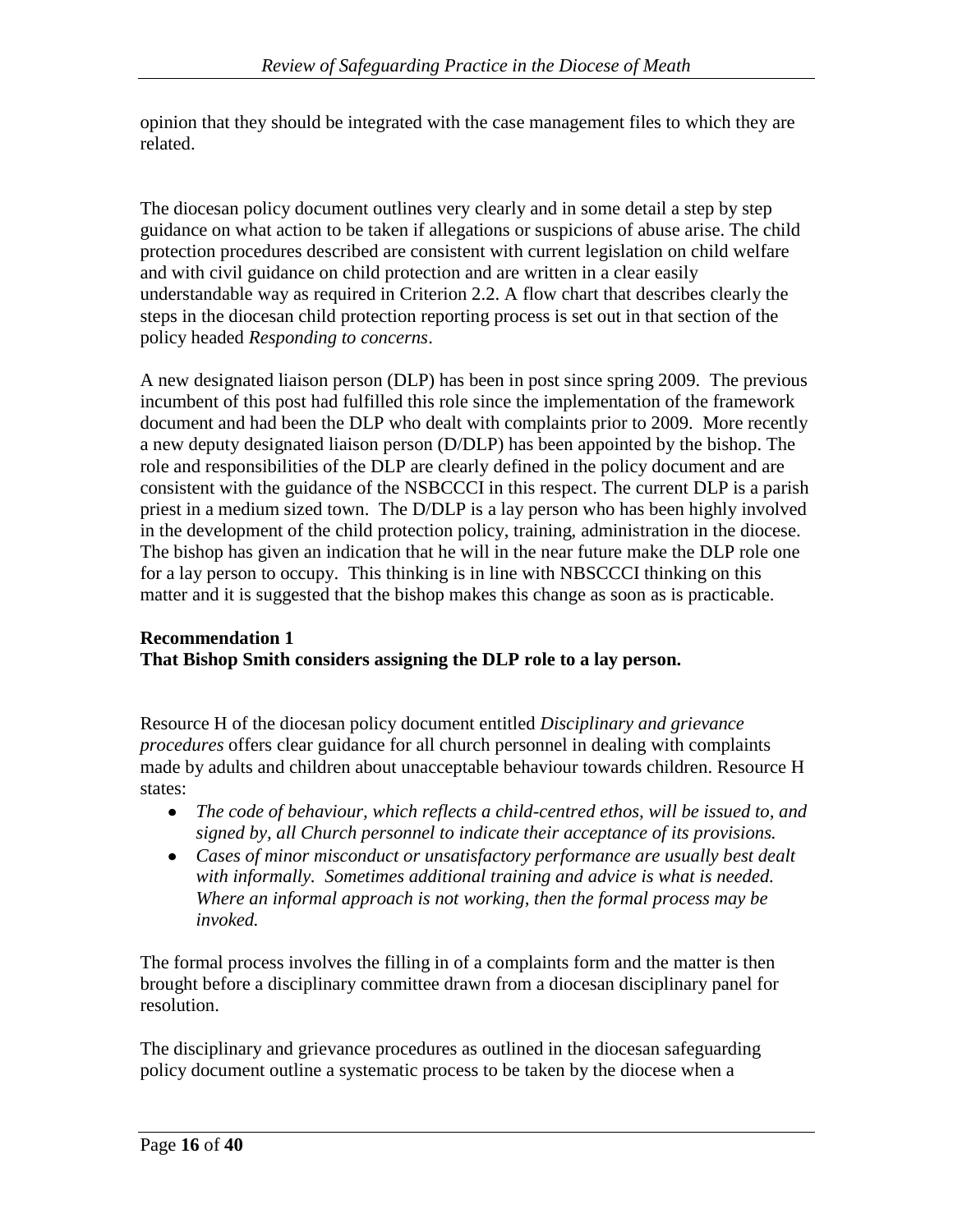complaint is made in relation to church personnel working with children and clear timescales for dealing with the matter are outlined within the procedure.

The HSE Audit 2012 recommended that the diocese would revise its policy document to more fully address the issue of confidentiality. The reviewers can confirm that the policy document now includes the *Children First: National Guidance for the Protection and Welfare of Children* (2011) guidelines on confidentiality and it therefore leaves no ambiguity in this area.

In line with Criterion 2.7 of the 2009 NBSCCCI's *Safeguarding Children: Standards and Guidance Document for the Catholic Church in Ireland*, contact details for local child protection services and An Garda Siochana are provided in the diocesan policies and procedures document.

The reviewers consider that the Diocese of Meath has met all but one criterion in relation to Standard 2.

In their feedback to Bishop Smith on December  $11<sup>th</sup>$  last, the reviewers expressed their concerns regarding the case management files and pointed out the need for improvements in how these files are structured and organised and in the level of detailed contained. The advice provided was immediately acted on and the case management files went through a process of reorganisation over the period between that fieldwork visit and the later one on January  $16<sup>th</sup>$  2014 and this is commended.

However, some case management file details are still lacking, For instance, records of the support person's work and reports from the advisory committee meetings on cases discussed are two examples. To improve the quality of the files in general all files and documents relating to a case should be included in the case file.

Criterion 2.4 is deemed fully met in relation to the safe-keeping of the records in a secure and confidential environment.

## **Recommendation 2**

**That the DLP, as case manager, must ensure that each case management file should contain records of all work done in relation to the case, including the work done by the victim support person and details of the discussion of the case at the Advisory Case Management Committee. To facilitate this development, the DLP should be designated the case files manager.**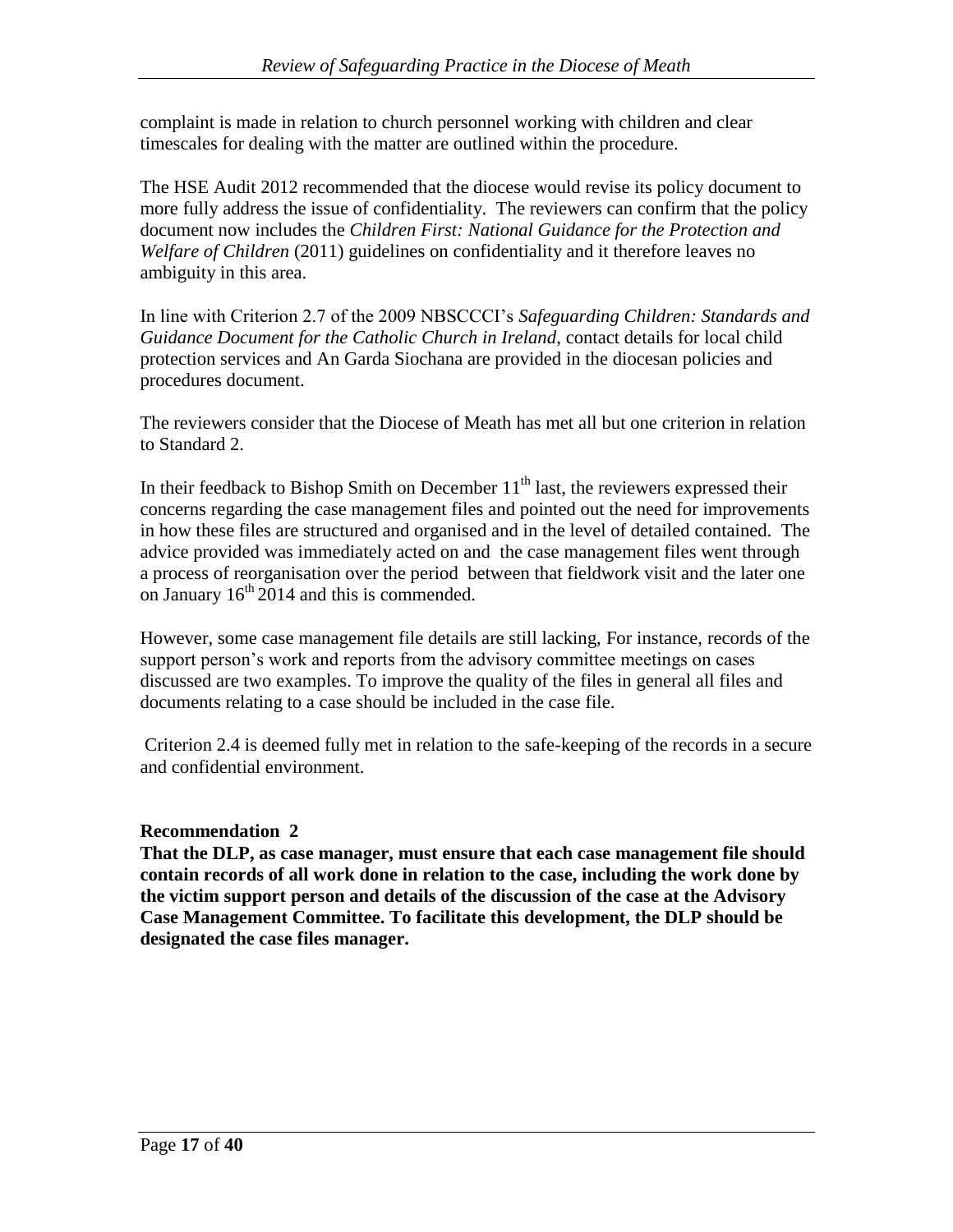## **Personnel**

Resource Team: Under the leadership of Bishop Smith the diocese has the benefit of a strong, dynamic and progressive safeguarding team. The safeguarding structure that has developed has a relatively flat management profile, with the Safeguarding Resource Team at the centre, supported by the bishop. The resource team is comprised of the safeguarding coordinator, who is also the chancellor of the diocese and secretary to the bishop, the person responsible for training and Garda vetting and the advisor for policy development, who is also the D/DLP. The Safeguarding Resource Team acts as the executive group that carries out the tasks identified and prioritised by the Safeguarding Committee. The resource team in turn can bring matters to that committee for discussion and decision. The resource team impressed as a dynamic, enthusiastic and hardworking unit.

Safeguarding Committee: The Safeguarding Committee has six members, one of these members, who now acts as the committee's secretary, came on board in 2009. She is the key advisor for the development of policy and procedures and was the key person in the revising and redrafting of the diocesan policy and procedures document that was launched in 2012. She also is involved in training. She is a volunteer staff member but appears to contribute hugely in terms of time and expertise.

The Safeguarding Committee is chaired by Bishop Smith and to date has been meeting 2-3 times per year. The aim is for it to have four meetings per year from 2014 onwards. The term of office for committee members is four years, but a retiring member can serve a second term if requested to. The committee members met spoke about a current project to develop a clear practice guideline on the use of CCTV and webcams in churches which capture images of children. They suggested that the NBSCCCI would convene small working groups, as it had done in relation to training, to deal with issues that all dioceses and parishes face.

Both the resource team and the safeguarding committee are aware of the need to continually update their own procedures to take account of national developments.

A number of key staff have more than one separate but related safeguarding role. As already mentioned, the safeguarding coordinator is also the diocesan chancellor, the bishop's secretary and a canon lawyer and he is a member of the Resource Team, the Safeguarding Committee and the Advisory Case Management Committee. These memberships allow him to have a wide overview of child safeguarding activity in the diocese. The reviewers had the opportunity to meet with the three key personnel, the Safeguarding Resource Team members - plus members of the Safeguarding Committee, the Advisory Case Management Committee and Parish Safeguarding Representatives. They were impressed with the motivation, enthusiasm, commitment and professionalism of the members of the different groups with whom they came into contact during the course of this review. The reviewers were left in no doubt that the diocese is committed to the provision of the highest standards and practice of safeguarding children.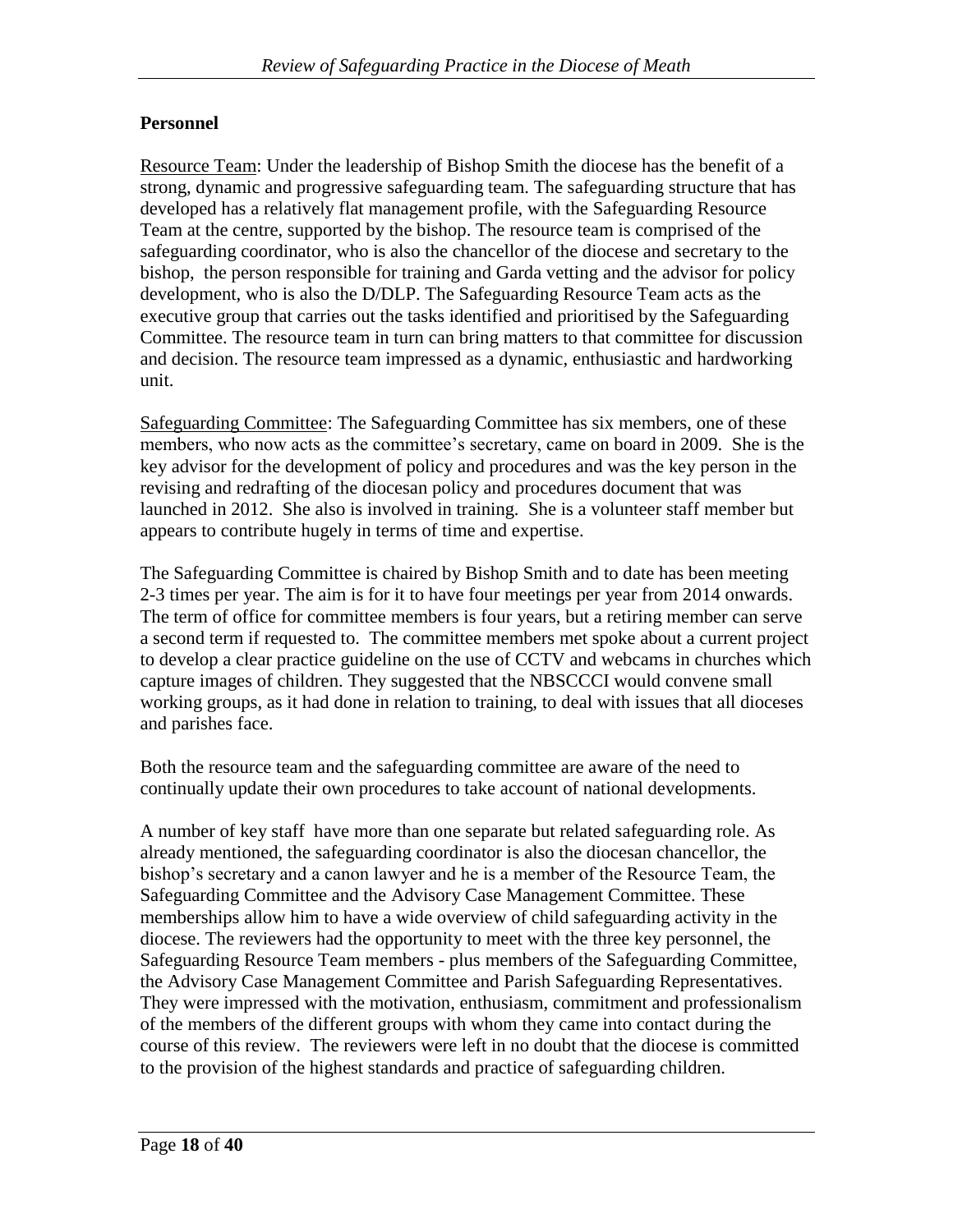Advisory Case Management Committee: This committee was formed in 2009, the members having been invited to take part by Bishop Smith and it has met on five occasions, essentially once per year since then. There are six members of this committee, including the bishop's secretary who acts as secretary and take minutes of the meetings. All of the lay members of the committee were appointed because of their relevant professional expertise. They include the fields of law, counselling (two members) and education. The reviewers met with three members together to get a sense of how the committee functions (in fact the reviewers met all members of this committee in the course of the review, but only three of them together to discuss the work of the committee). Meetings are convened by Bishop Smith, and the members are given the agenda and minutes of the previous meeting at the start of each meeting. The names of priests against whom an allegation or concern has been raised are not disclosed, with priests referred to by a letter. The committee members are only aware of the identity of the priest who received a conviction. The bishop and DLP attend each meeting to brief members.

In relation to their specific role as members of the advisory panel a number of points arose as follows:

- Members generally were unclear of the terms of reference of the panel.
- Members did not receive specific training for their role as committee members and they were not informed in time about training provided last year by the NBSCCCI.
- Members were of the opinion that once yearly meetings were too infrequent to allow the group members to gel and to form a group identity and sense of shared purpose.
- Members believe they are an underused resource.
- Members believe that meetings should be convened at key times, such as when there is a change in the status of a case or when a fresh concern emerges. As a consequence they felt their role was at times 'retrospective', in that as a committee they were 'rubber stamping' decisions already made by the bishop, by virtue of the fact that the committee did not convene in a pertinent and timely way.
- Members believed that they could be more objective in case management discussions if the bishop and DLP were not in attendance for that part of the meeting and they voiced the view that decisions arrived at following full discussion could be given to the bishop in a written format.

Bishop Smith's interest and involvement in safeguarding matters within the diocese is acknowledged, however, the reviewers are of the opinion that his not attending the case management discussion may allow for greater freedom and objectivity amongst panel members in their discussions. Communications between the committee and the bishop could be formalised, by the bishop receiving minutes of the discussions and the recommendations made by the committee following each meeting. The bishop's secretary who attends the advisory committee should do so in his capacity as canon lawyer and another member should undertake the secretarial work of the group.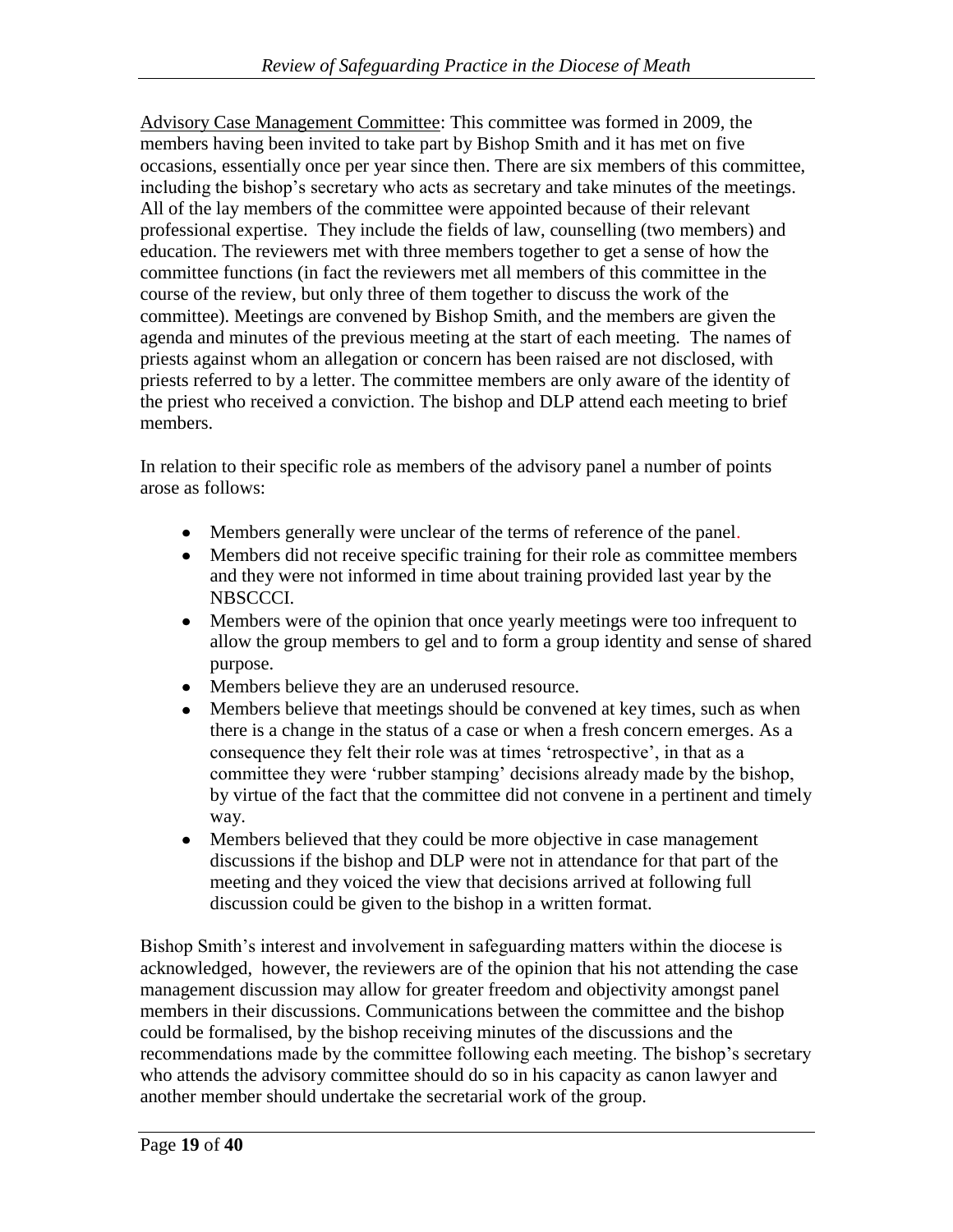The reviewers are of the opinion that the advisory committee is a valuable resource to the diocese in the management of cases, but that they are underused and under resourced and so have not achieved their full potential. A training needs assessment of the advisory committee members should be undertaken. The terms of reference for the panel should be established. At the time of writing the reviewers understand from the safeguarding coordinator that this process is in planning. It would be more advantageous if the committee was convened at appropriate and specific times when their expertise could be called upon, for instance in advance of the release of Fr. A from prison in spring 2014.

Because the advisory case management committee is currently convened on a once yearly basis and in light of the fact that most of the committee members have little or no contact with the wider diocesan safeguarding team, these members find themselves to be in an isolated position. This could be counteracted if the bishop were to consider joining the Meath Diocese Advisory Case Management Committee with an advisory panel from an adjoining diocese. Bringing the committee members together with people involved in other parts of the diocesan safeguarding effort would also help mitigate any sense of detachment. The way the committee operates at present does not allow the members to deal with a sufficient workload to keep their skills honed. If he cannot generate sufficient work for the committee, Bishop Smith could consider winding it down and joining the Meath Diocese to the National Case Management Reference Group (NCMRG).

#### **Recommendation 3**

**That the Bishop should ask the diocesan trainer to undertake training needs assessment of the Advisory Panel in line with their request.**

#### **Recommendation 4**

#### **That Bishop Smith gives consideration to joining the national NCMRG, if there is insufficient work for Meath Diocesan Advisory Panel.**

Notes of case discussions at Advisory Case Management Committee meetings should be inserted in the relevant case management file. The reviewers noted that there was a brief reference in the case file of Fr. A that the case had been discussed at the advisory committee, but no further details regarding the discussion or decisions made were noted on file. In the case of Fr. D there is reference to a request by the DLP to the HSE social worker for further information 'necessary for our Case Management Committee', but there is no evidence on file to indicate that this discussion ever took place. There is a brief one line reference in the case file of Fr. C. that the case was discussed by the advisory committee, but there is no detail recorded.

The need to have a written risk assessment and the development of a safety plan in each case is considered by the reviewers as an important part of case management. In addition the safety plan should be reviewed at regular intervals.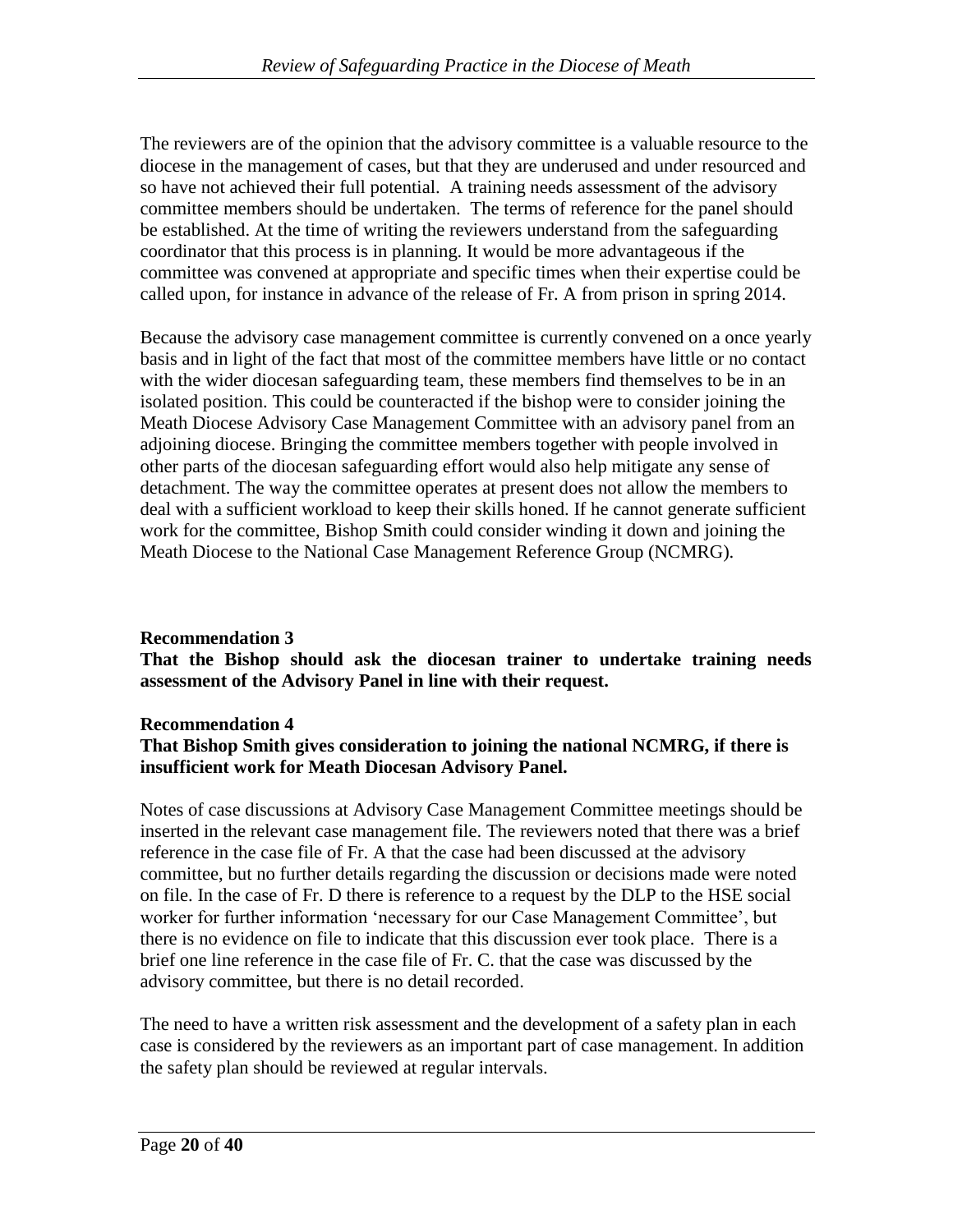#### **Recommendation 5**

#### **That the DLP ensures that case management discussions and decisions of the Advisory Case Management Committee including safety plan reviews be clearly documented and recorded in the relevant case management files.**

### **Victim Support Person:**

The victim support person appointed by the bishop is a religious sister with many years' experience in counselling and pastoral care and who has been in post since the late 1990's. She is also a member of the diocesan Advisory Case Management Committee. Although on sabbatical at the time of the review, she made herself available to meet with the reviewers and they would like to acknowledge her willingness and interest in doing this.

The reviewers had not been aware from examining the case management files of her many contacts and work with a number of complainants as this work had not been documented. This appears to relate to the rather informal and unstructured approach the diocese had previously taken in relation to record keeping rather than any lapse on the part of the support person. Indeed she had kept case notes in her own filing system, but these details were not apparent to the reviewers from the documented files which were made available to the reviewers.

In discussion with the support person it became evident to the reviewers that her work in a number of cases was pivotal to assisting the process of healing for the complainant. Not only were people counselled in the first instance and referred on to specialist counselling in some cases, but the support person facilitated a number of meetings between Bishop Smith and the complainants. This in itself proved hugely beneficial for the people involved. In one case the complainant chose not to initiate legal proceedings but wished instead to meet with his abuser and seek an apology. The support person facilitated this meeting which concluded to the satisfaction of the complainant.

The support person spoke of the lack of clarity and structure of her role as support person. The support person's role is outlined in the policy document. However the reviewer's consider that further elaboration and training may be required to further enhance the structure of the role.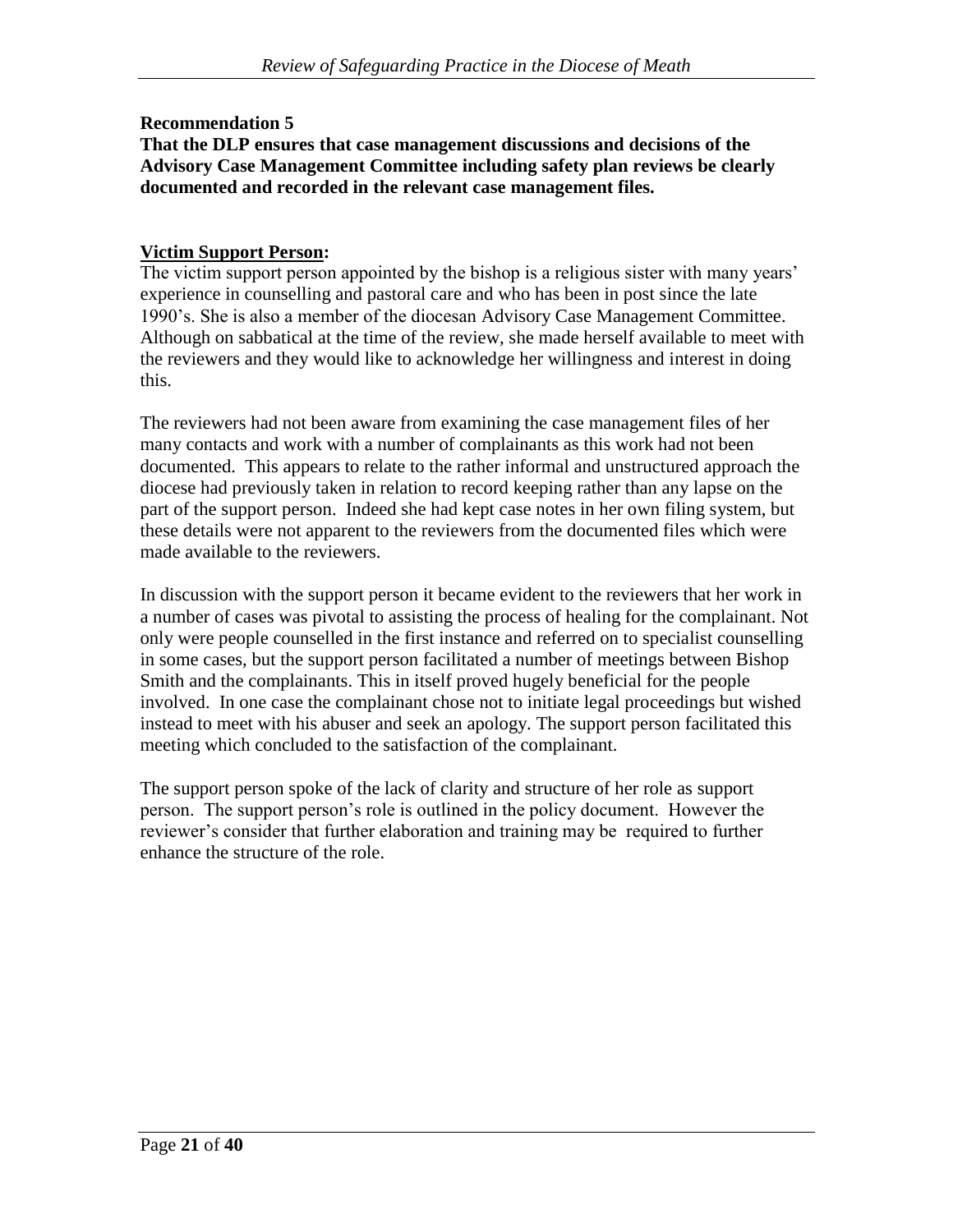# **Standard 3**

### **Preventing Harm to Children**

*This standard requires that all procedures and practices relating to creating a safe environment for children be in place and effectively implemented. These include having safe recruitment and vetting practices in place, having clear codes of behaviour for adults who work with children and by operating safe activities for children.*

Compliance with Standard 3 is only fully achieved when a diocese meets the requirements of all twelve criteria against which the standard is measured. These criteria are grouped into three areas, safe recruitment and vetting, codes of behaviour and operating safe activities for children.

#### **Criteria – safe recruitment and vetting**

| <b>Number</b> | <b>Criterion</b>                                                                                                                                                                                                                                                                                              | Met fully or<br>Met partially or<br>Not met |
|---------------|---------------------------------------------------------------------------------------------------------------------------------------------------------------------------------------------------------------------------------------------------------------------------------------------------------------|---------------------------------------------|
| 3.1           | There are policies and procedures for recruiting Church<br>personnel and assessing their suitability to work with<br>children.                                                                                                                                                                                | Met fully                                   |
| 3.2           | The safe recruitment and vetting policy is in line with<br>best practice guidance.                                                                                                                                                                                                                            | Met fully                                   |
| 3.3           | All those who have the opportunity for regular contact<br>with children, or who are in positions of trust, complete a<br>form declaring any previous court convictions and<br>undergo other checks as required by legislation and<br>guidance and this information is then properly assessed<br>and recorded. | Met fully                                   |

#### **Criteria – Codes of behaviour**

| <b>Number</b> | <b>Criterion</b>                                           | Met fully or     |
|---------------|------------------------------------------------------------|------------------|
|               |                                                            | Met partially or |
|               |                                                            | Not met          |
| 3.4           | The Church organisation provides guidance on               | Met fully        |
|               | appropriate/ expected standards of behaviour of, adults    |                  |
|               | towards children.                                          |                  |
| 3.5           | There is guidance on expected and acceptable behaviour     | Met fully        |
|               | of children towards other children (anti-bullying policy). |                  |
| 3.6           | There are clear ways in which Church personnel can         | Met fully        |
|               | raise allegations and suspicions about unacceptable        |                  |
|               | behaviour towards children by other Church personnel or    |                  |
|               | volunteers ('whistle-blowing'), confidentially if          |                  |
|               | necessary.                                                 |                  |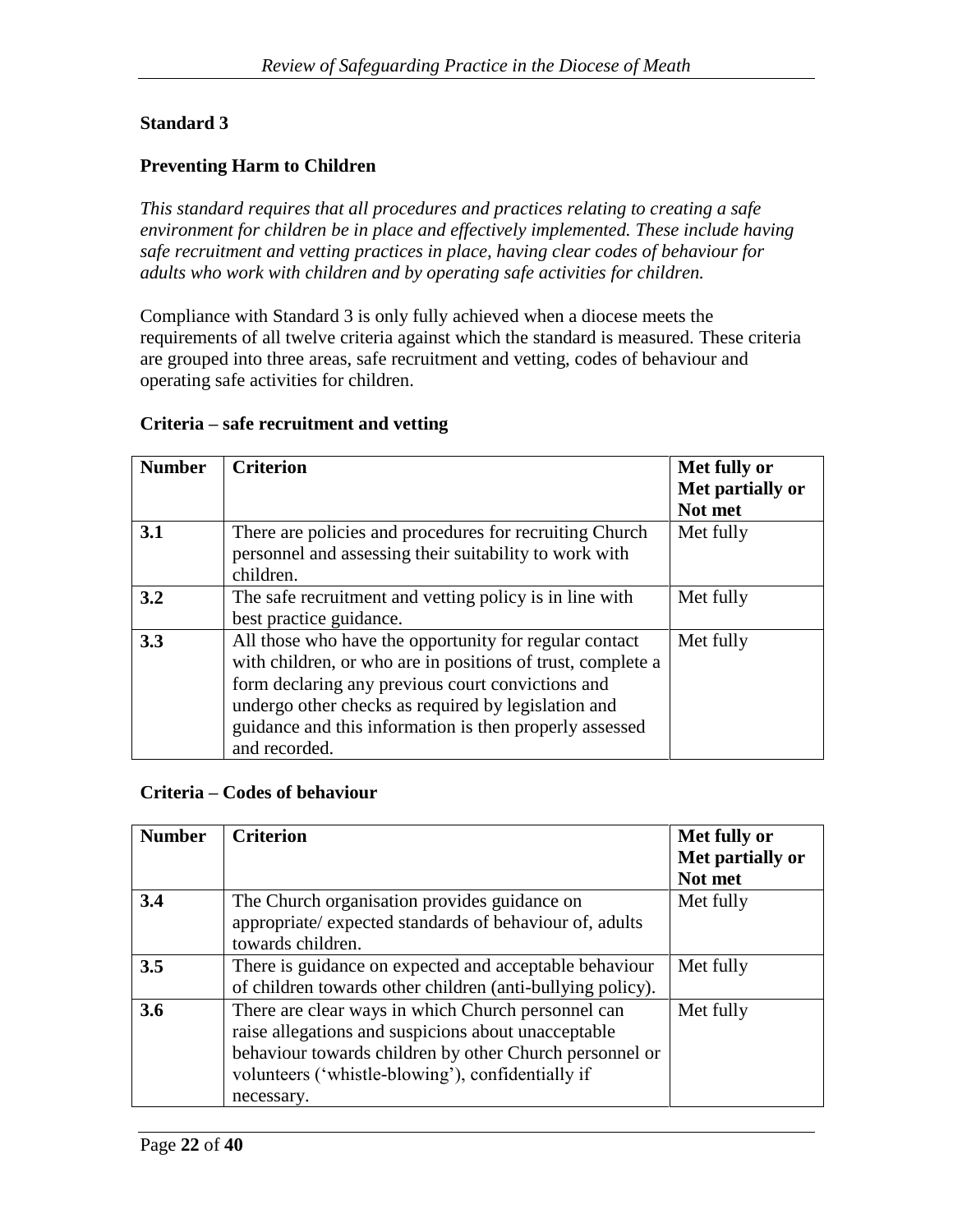| 3.7 | There are processes for dealing with children's<br>unacceptable behaviour that do not involve physical | Met fully |
|-----|--------------------------------------------------------------------------------------------------------|-----------|
|     | punishment or any other form of degrading or                                                           |           |
|     | humiliating treatment.                                                                                 |           |
| 3.8 | Guidance to staff and children makes it clear that                                                     | Met fully |
|     | discriminatory behaviour or language in relation to any                                                |           |
|     | of the following is not acceptable: race, culture, age,                                                |           |
|     | gender, disability, religion, sexuality or political views.                                            |           |
| 3.9 | Policies include guidelines on the personal/intimate care                                              | Met fully |
|     | of children with disabilities, including appropriate and                                               |           |
|     | inappropriate touch.                                                                                   |           |

## **Criteria – Operating safe activities for children**

| <b>Number</b> | <b>Criterion</b>                                        | Met fully or     |
|---------------|---------------------------------------------------------|------------------|
|               |                                                         | Met partially or |
|               |                                                         | Not met          |
| 3.10          | There is guidance on assessing all possible risks       | Met fully        |
|               | when working with children $-$ especially in activities |                  |
|               | that involve time spent away from home.                 |                  |
| 3.11          | When operating projects/activities children are         | Met fully        |
|               | adequately supervised and protected at all times.       |                  |
| 3.12          | Guidelines exist for appropriate use of information     | Met fully        |
|               | technology (such as mobile phones, email, digital       |                  |
|               | cameras, websites, the Internet) to make sure that      |                  |
|               | children are not put in danger and exposed to abuse     |                  |
|               | and exploitation.                                       |                  |

In section 1.5 of the Meath Diocese *Safeguarding Children - Child Protection Policy and Procedures 2012* document in relation to recruitment and supporting employees and volunteers it states: 'Safe practice starts with safe recruitment procedures'. The policy goes on to describe in detail the process of recruiting and selecting Church personnel. There are a number of supporting resources including for example, copies of volunteer application forms, volunteer reference forms, declaration forms, and forms used in the completion of the Garda vetting process. These are all available on the diocesan website. The reviewers are satisfied that the diocese has in place a safe recruitment system for its volunteers to work in Church activities with children and young people.

A member of the diocesan safeguarding team is registered as the Authorised Signatory for the vetting of Church personnel for the diocese, following attendance at training with the Garda Central Vetting Unit in 2009. As part of the Diocese of Meath's commitment to best practice in its recruitment process, specific guidelines were put in place which requires the vetting of personnel commissioned in the Diocese of Meath for pastoral outreach at parish or diocesan level, e.g. school catechists, youth ministry, parish pastoral coordinators, prospective candidates for admission to seminary formation and diocesan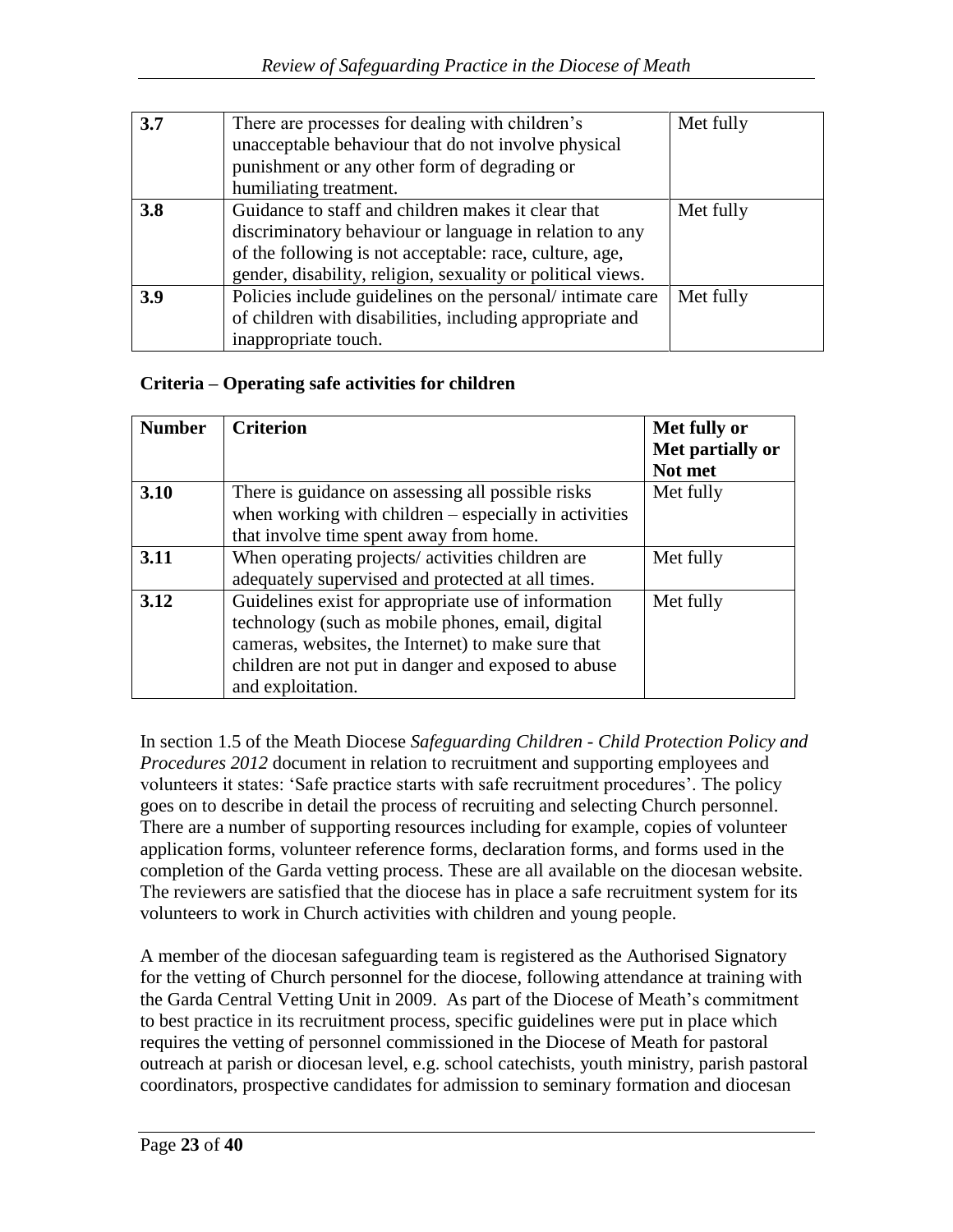Lourdes pilgrimage assistants. All other volunteers are required to complete the recruitment process including signing a Declaration Form and the Code of Behaviour.

In 2012 the NBSCCCI published two documents: *Guidance on Vetting* and *Vetting Appeals Panel*. The Meath Diocese adopted these guidelines for implementing the Garda Vetting Policy. Since 2009 a systematic process of vetting has been undertaken in the diocese and in 2013 alone, 156 personnel were vetted including priests. In total, 622 Church personnel have been vetted to date. All vetting records are securely kept at the diocesan office.

In 2013 the diocese set in motion a Process Review Panel to examine appeals arising out of the vetting process.

The reviewers are satisfied that Meath Diocese has adopted a diligent and proactive approach in its recruitment and vetting procedures that is in line with best practice.

Criteria 3.4 to 3.9 under this standard are considered by the reviewers to be fully met. The codes of behaviour that are presented in the Diocese of Meath policy document are comprehensive. In their revised 2012 document the diocese has included an anti-bullying policy as well as an equality statement. These were areas which the HSE audit found were lacking in the policy document at the time of that review. The diocese has also added guidance on including disabled children in Church activities and the specific care issues that may arise in that situation.

The diocesan policy also includes detailed guidelines in relation to disciplinary and grievance procedures. Disciplinary situations include misconduct and /or poor performance. Grievances are concerns, problems or complaints that Church personnel raise. The resource material also includes a complaints form. Prior to the HSE audit the diocese had in place a disciplinary process. The HSE recommended in its audit report that a whistle blowing process be developed. This process was subsequently adopted and incorporated into the diocesan safeguarding policy

In relation to visiting priests, Meath Diocese has the policy of requesting a celebret and/letter of recommendation from the priest's bishop or superior. The diocese has most recently brought in an additional requirement which takes the form of an *'Interim' Testimonial Letter*, which is a detailed document to be completed by the visiting priest's bishop or provincial and which must be passed by the diocesan Safeguarding Committee prior to the priest engaging in parish work. The Action Plan 2012-2015 indicates that, when developed, the national guidance on visiting clergy will be adopted.

The policy contains detailed guidance on the assessment of all possible risks when working with children and includes guidance on risk management for activities undertaken away from home. There is very clear guidance on supervision and on adult to children supervisory ratios that meet Criterion 3.11. There is detailed guidance on the use of images of children involved in Church related activities as there is on the appropriate use of information technology. The reviewers were most impressed by the excellent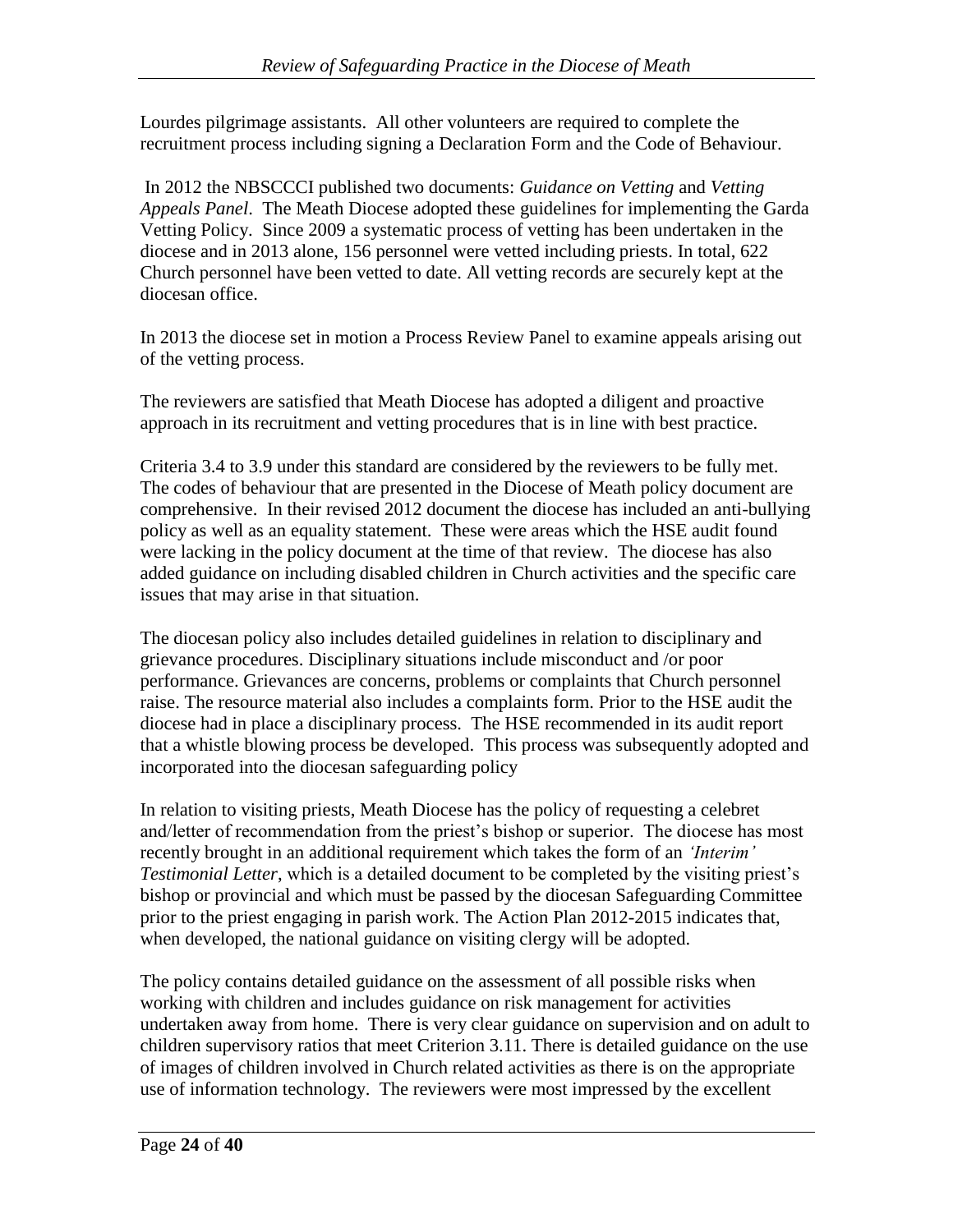safeguarding work undertaken by the diocesan safeguarding personnel and the diocese must be commended for the responsible approach adopted in relation to child safeguarding. The reviewers are satisfied that all criteria in relation to Standard 3 are fully met.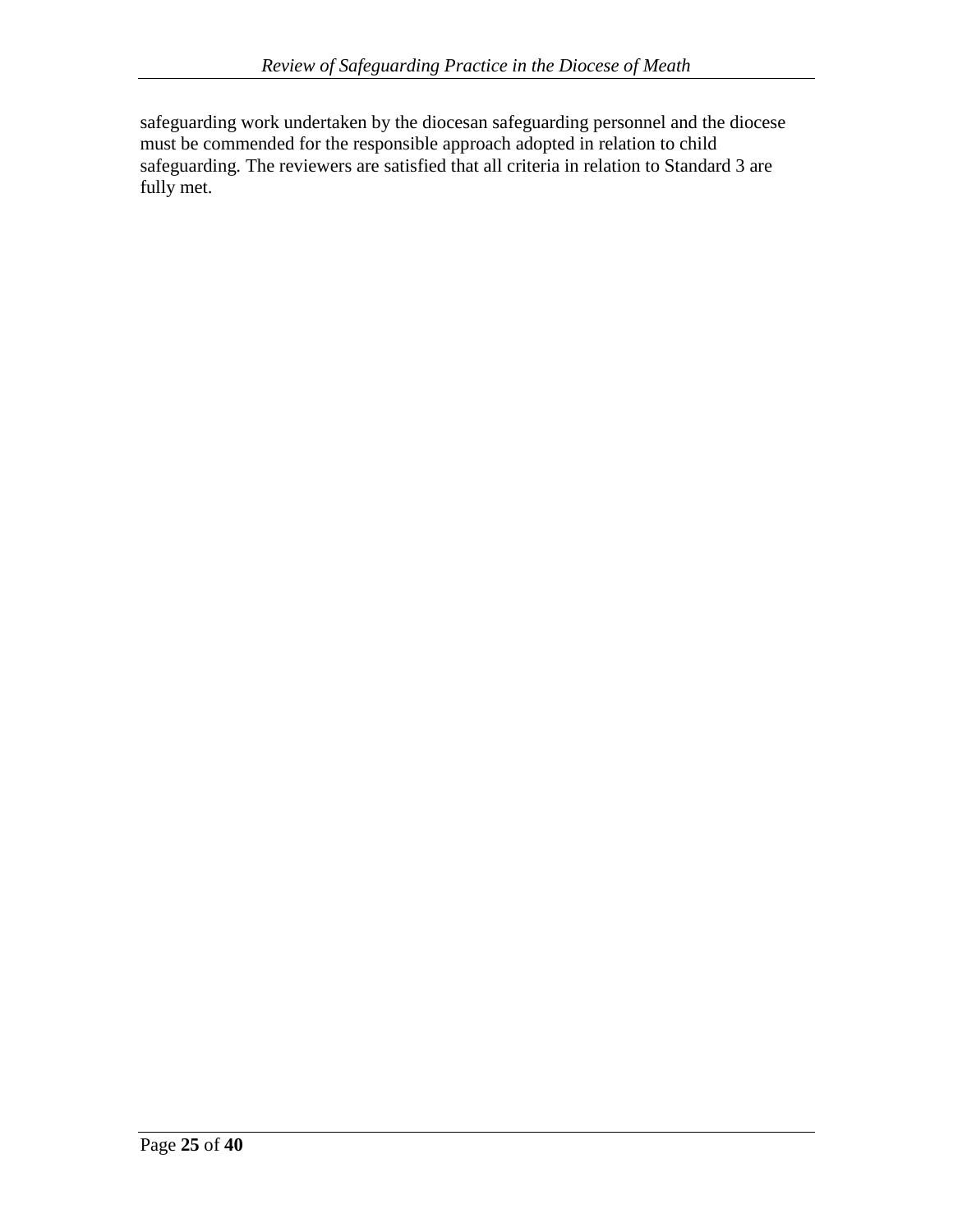### **Standard 4**

#### **Training and Education**

*All Church personnel should be offered training in child protection to maintain high standards and good practice.*

#### **Criteria**

| <b>Number</b> | <b>Criterion</b>                                         | Met fully or     |
|---------------|----------------------------------------------------------|------------------|
|               |                                                          | Met partially or |
|               |                                                          | Not met          |
| 4.1           | All Church personnel who work with children are          | Met fully        |
|               | inducted into the Church's policy and procedures on      |                  |
|               | child protection when they begin working within          |                  |
|               | Church organisations.                                    |                  |
| 4.2           | Identified Church personnel are provided with            | Met fully        |
|               | appropriate training for keeping children safe with      |                  |
|               | regular opportunities to update their skills and         |                  |
|               | knowledge.                                               |                  |
| 4.3           | Training is provided to those with additional            | Met partially    |
|               | responsibilities such as recruiting and selecting staff, |                  |
|               | dealing with complaints, disciplinary processes,         |                  |
|               | managing risk, acting as designated person.              |                  |
| 4.4           | Training programmes are approved by National             | Met fully        |
|               | Board for Safeguarding Children and updated in line      |                  |
|               | with current legislation, guidance and best practice.    |                  |

The Diocese of Meath has demonstrated its commitment to creating a culture of awareness of safeguarding issues through the training it provides to its Church personnel. In 2006 Bishop Smith invited two HSE Children First Information and Advice Officers to deliver the *Keeping Safe* programme within the diocese. That programme was delivered on a rolling basis throughout the diocese until 2012 when the diocese adopted the new training programme, *Training and Support Materials for Safeguarding Children in the Catholic Church*, devised by the NBSCCCI. The diocese's current training coordinator became an accredited trainer in this new programme. All new parish safeguarding representatives are required to undergo this training.

The diocesan policy states that all clergy, parish safeguarding representatives and Church personnel who have attended the previous *Keeping Safe* training will be offered regular opportunities to update their skills and knowledge through periodic safeguarding training.

The diocesan policy states that all church personnel are required to comply with the policy and procedures document. The reviewers are aware that all personnel are required to sign up to the code of behaviour for Church personnel document in order to ensure compliance. In a similar vein all Church personnel who have undergone safeguarding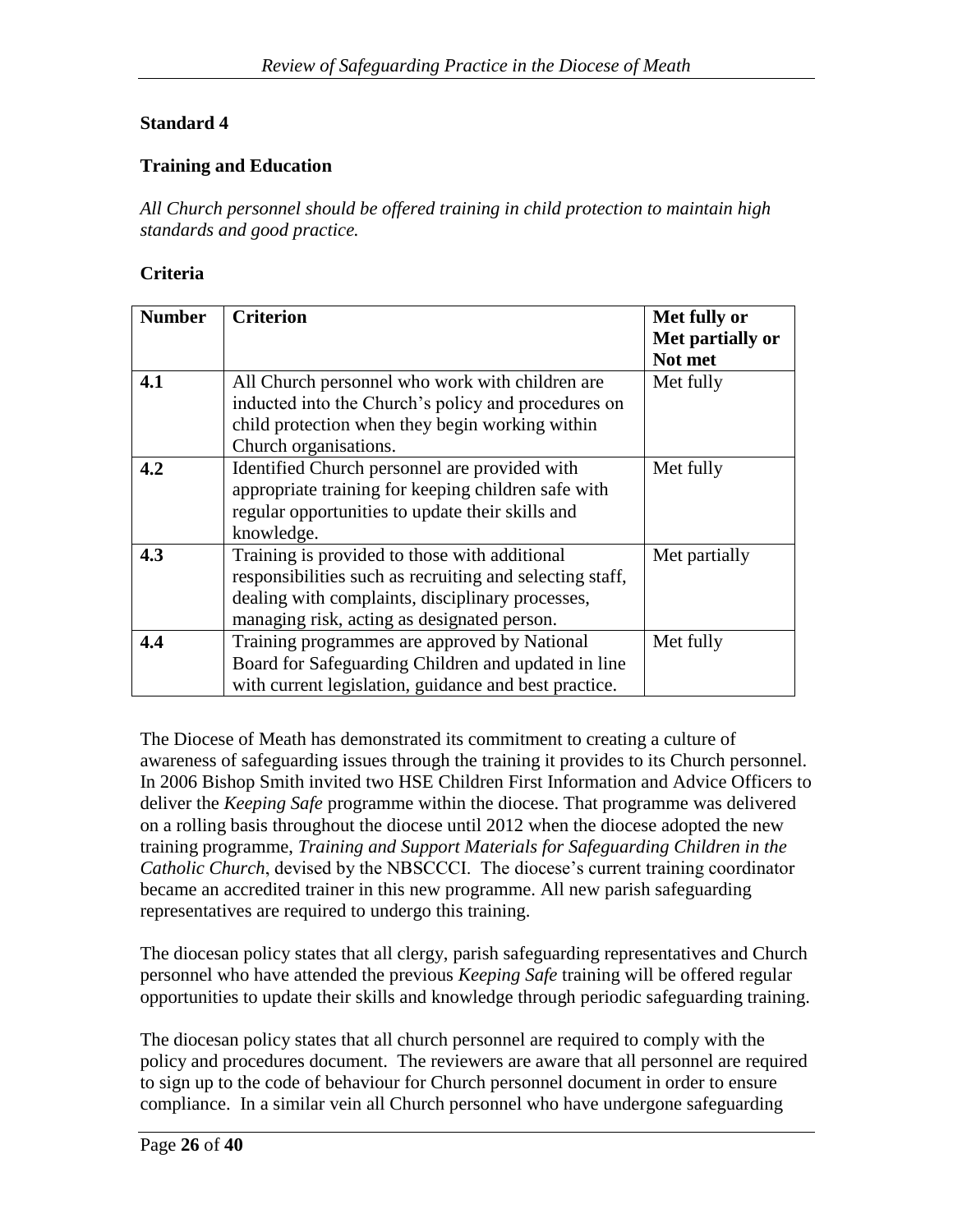training are required to sign their compliance to the policy, procedures and practices set out in the diocesan policy in order to ensure that all responsibilities are taken seriously by all concerned.

In the course of this review the National Board for Safeguarding Children in Ireland (NBSCCCI) became aware of a situation which suggested that a priest of the diocese did not act in a prompt fashion to information which was conveyed to him which at the time reflected a potential child at risk situation. It later transpired that the information related to a situation involving adults. The point raised for the NBSCCCI was the fact that specific safeguarding guidelines which are in place for all church personnel in the Meath Diocese were not followed in this instance. The matter was brought to the attention of the safeguarding coordinator by the NBSCCCI and the situation was dealt with in a prompt, systematic and responsible way, and training for the priest has been pursued by the diocese.

All members of the Safeguarding Committee are required to attend safeguarding children training also. The Resource Team have to date overseen the safeguarding training of 1,984 Church personnel in the diocese and this is commended.

For a number of years the diocese has included a specific training on safeguarding children and vulnerable adults to youth and staff travelling on the diocesan Lourdes pilgrimage.

The diocese has two trainers, both of whom have other key safeguarding roles. None the less they have succeeded in providing a range of training programmes to a substantial number of Church personnel over the last five years. Their enthusiasm, energy and commitment are commended. In this respect, Criteria 4.1, 4.2 and 4.4 of this standard are considered fully met.

The reviewers are aware that training has been provided to those with additional responsibilities such as for example an information session held with the incoming Disciplinary and Appeals panel (2013), training in safe recruitment and vetting (2011); Keeping Safe Disability Awareness (2011), Training in Recording, Storage of Data and Data Protection (2010), and training for Support Persons (2010). However, it was noted that training with a particular emphasis on the areas of assessing and managing risk in relation to priests against whom complaints have been made needs to be accessed for the Designated Liaison Person, this was something which the person in that role had requested. The training needs of the advisory committee have already been discussed under recommendation 7 in Standard 2 above. Criterion 4.3 is therefore considered to be only partially met.

It is noted that the Training Plan in the diocesan *Safeguarding Children Child Protection Policy and Procedures for the Diocese of Meath* document lists as priority 3, *Target: Particular skills training will be offered to personnel with additional responsibilities.*  The reviewers are aware that the safeguarding coordinator has requested assistance from the NBSCCCI in the provision of targeted training.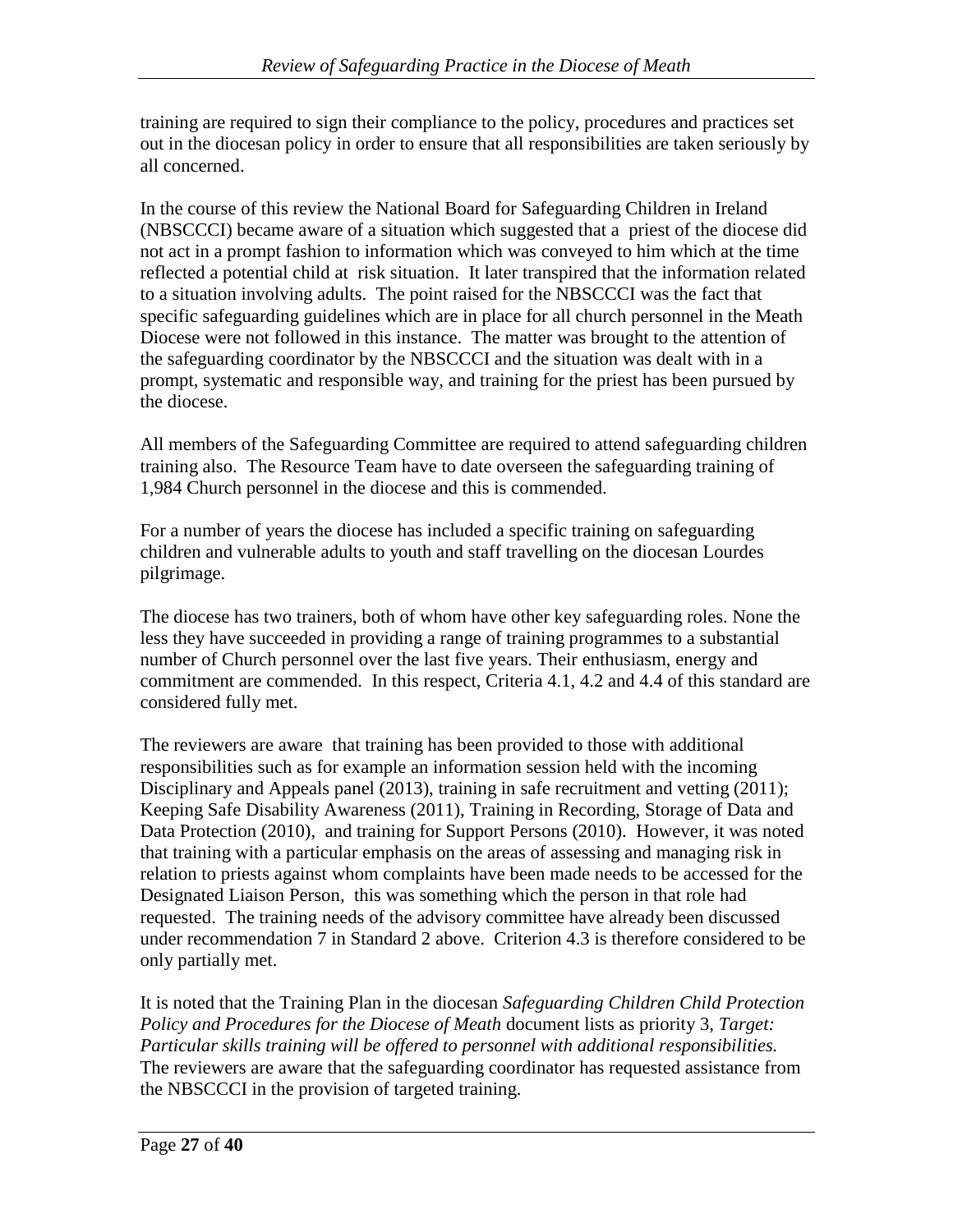## **Standard 5**

#### **Communicating the Church's Safeguarding Message**

*This standard requires that the Church's safeguarding policies and procedures be successfully communicated to Church personnel and parishioners (including children). This can be achieved through the prominent display of the Church policy, making children aware of their right to speak out and knowing who to speak to, having the Designated Person's contact details clearly visible, ensuring Church personnel have access to contact details for child protection services, having good working relationships with statutory child protection agencies and developing a communication plan which reflects the Church's commitment to transparency.*

| Uriteria      |                                                       |                  |
|---------------|-------------------------------------------------------|------------------|
| <b>Number</b> | <b>Criterion</b>                                      | Met fully or     |
|               |                                                       | Met partially or |
|               |                                                       | Not met          |
| 5.1           | The child protection policy is openly displayed and   | Met fully        |
|               | available to everyone.                                |                  |
| 5.2           | Children are made aware of their right to be safe     | Met partially    |
|               | from abuse and who to speak to if they have           |                  |
|               | concerns.                                             |                  |
| 5.3           | Everyone in Church organisations knows who the        | Met fully        |
|               | designated person is and how to contact them.         |                  |
| 5.4           | Church personnel are provided with contact details of | Met fully        |
|               | local child protection services, such as Health and   |                  |
|               | Social Care Trusts / Health Service Executive, PSNI,  |                  |
|               | An Garda Síochána, telephone helplines and the        |                  |
|               | designated person.                                    |                  |
| 5.5           | Church organisations establish links with statutory   | Met fully        |
|               | child protection agencies to develop good working     |                  |
|               | relationships in order to keep children safe.         |                  |
| 5.6           | Church organisations at diocesan and religious order  | Met fully        |
|               | level have an established communications policy       |                  |
|               | which reflects a commitment to transparency and       |                  |
|               | openness.                                             |                  |

The diocese has 248 parish safeguarding representatives. There is a policy of having no less than two representatives for every parish and several parishes have three or more representatives. These people give voluntarily of their time and have all undergone safeguarding training. The reviewers met four safeguarding representatives drawn from various parishes/deaneries across the diocese. All spoke enthusiastically and with clarity about what they understood their role entailed. They are familiar with their parish activities and are available to Church personnel and parishioners with regard to child

#### **Criteria**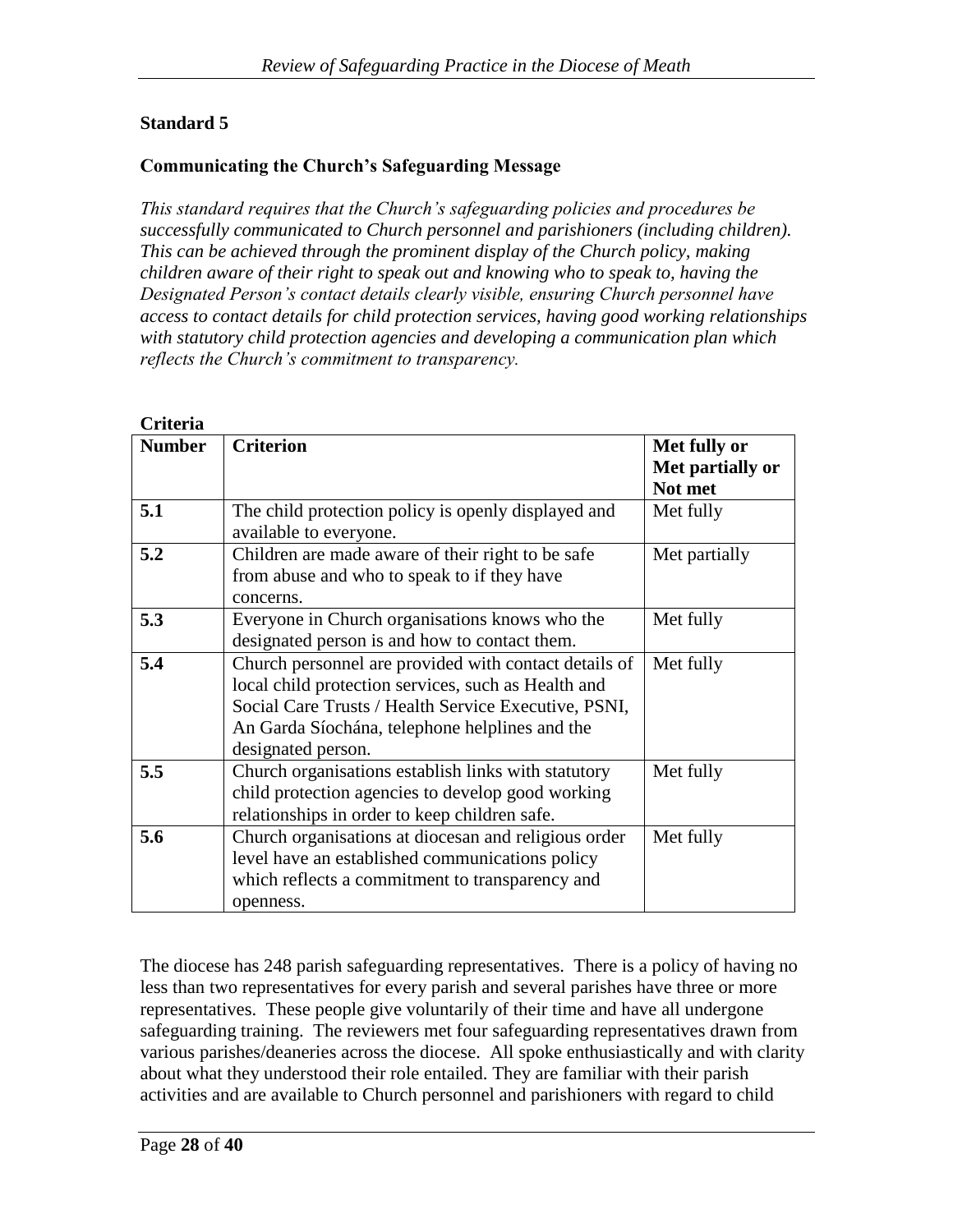welfare issues related to Church run activities. They have responsibility to ensure that the safeguarding poster is in place in each church and ensure that parish activities are run in a manner which ensures the safety and wellbeing of children involved, whether they are in children's choirs, attending children's liturgies or act as altar servers. They have to ensure that the safeguarding procedures are in place for groups wishing to use parish centres or halls for activities with children. They ensure that safeguarding information regarding the diocesan safeguarding policy and procedures is disseminated throughout the parish and that the policies and procedures are fully implemented. They ensure that safeguarding information is regularly included in the parish newsletters. The reviewers were impressed with the commitment, energy and awareness of their role which the parish safeguarding representatives (PSRs) demonstrated.

In communicating the safeguarding role and message the PSRs in the Diocese of Meath participated in 'Safeguarding Awareness Day' in October 2013 when they gave a short presentation at Masses in the diocese about safeguarding activities in the parishes. This was the first time this initiative took place and the feedback was positive. In November each year, PSRs are responsible for undertaking the parish self-audits and for reporting back to the diocesan office through their parish priests. This audit is assessed each year by an independent auditor and the information generated is contained in the *Diocesan Annual Safeguarding Report.* These annual reports are available on the diocesan *Safeguarding Children* website and are an invaluable and transparent form of communication.

The PSRs who we met spoke very positively of the support and training they receive from the diocesan office, in particular from the resource person / trainer who keeps in very regular contact with them. They believe that this contact helps them to feel more confident in their role. Between them, the diocesan secretary / safeguarding coordinator and training resource person endeavour to visit most parishes at least once yearly, primarily to offer support and to hear feedback from clergy and parishioners.. This is commendable.

Whilst the PSRs have good contact with each other at deanery level, where they are brought together twice yearly for training purposes, the reviewers consider that a Diocesan Forum of all PSRs could have a unifying and enhancing effect, where the hard work of the PSRs could be recognised and celebrated.

The reviewers agree that Criteria 5.1, 5.3 and 5.4 are fully met. In relation to Criterion 5.2, the reviewers would like to see more structured involvement of children in the creation of communication materials. The active involvement of children in helping in the development of the safeguarding message for themselves would itself have an overall positive safeguarding effect. The Resource Team members have indicated that they are aware that more needs to be done to improve the dissemination of the safeguarding message in a child-friendly way to all children involved in all Church activities. In recent months a child specific leaflet has been produced for altar servers and this is commended. The Safeguarding Children Committee has already nominated two children's choirs for consultation on preparing the next child- friendly Newsletter. For Meath Diocese to fully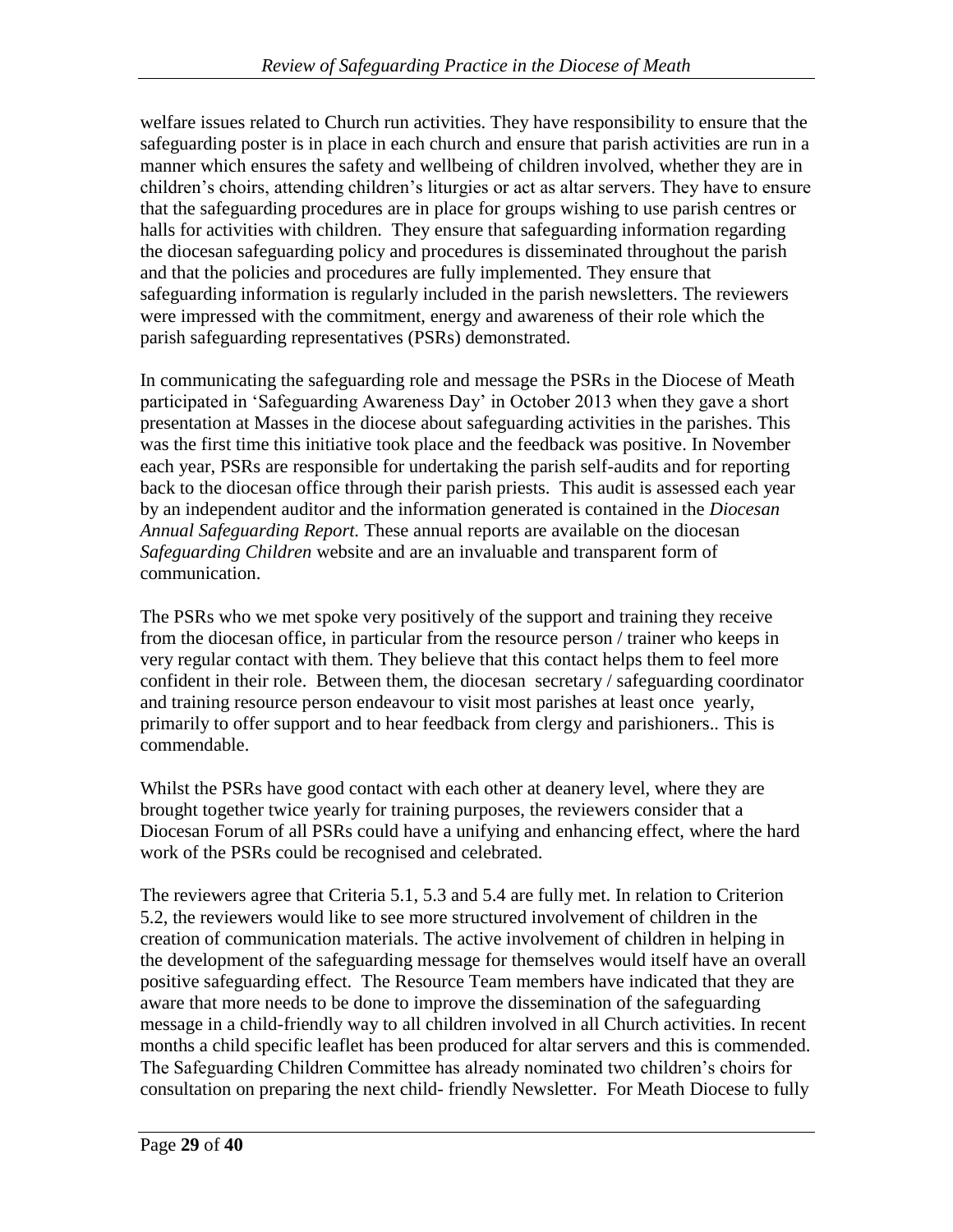meet the requirements of Criterion 5.2, more needs to be done to communicate the safeguarding message in an accessible and easily understood way to every child involved in every Church related activity. Criterion 5.2 is deemed at this point to be partially met.

### **Recommendation 6**

**That the Safeguarding Children Committee continues to give priority to developing literature and raising awareness sessions to inform children of their right to feel and to be safe, and to informing and empowering them to speak with the appropriate people if they have any concern about abuse within the Church.**

The reviewers have spoken by telephone to a senior HSE representative and are satisfied that good working relationships exist between the HSE and the diocese. Both agencies have come together on a more frequent basis in recent years in order to share information regarding safeguarding matters. They have agreed to meet formally twice yearly and to review all safeguarding concerns together. The HSE representative believes that communication has improved particularly since the current DLP took up post in spring 2009 and commented on the professional approach adopted by this person.

The reviewers met with a representative of An Garda Siochana who echoed the comments made by the HSE. It was felt that the joint *Keeping Safe* training that the diocese previously undertook with the HSE and which was also attended by members of An Garda Síochána, helped to improve communication between the diocese and t An Garda Síochána. Criterion 5.5 is fully met.

The diocesan policy document contains a very detailed Communications Policy. The safeguarding coordinator looks after communications for the diocese. The Meath Diocese website home page has a link to a dedicated Meath *Safeguarding Children* website. This site contained a notification that the NBSCCI Review was to take place and extended an invitation to any victim of abuse who had not come forward before now to do so. The *Safeguarding Children* website is impressive in its content and transparency. The diocesan safeguarding policy document is available on the website. The Resource Team also encourages the PSRs to use the parish newsletters to regularly convey the safeguarding message. On the basis of its impressive communication policy and dissemination of safeguarding message, the diocese fully meets Criterion 5.6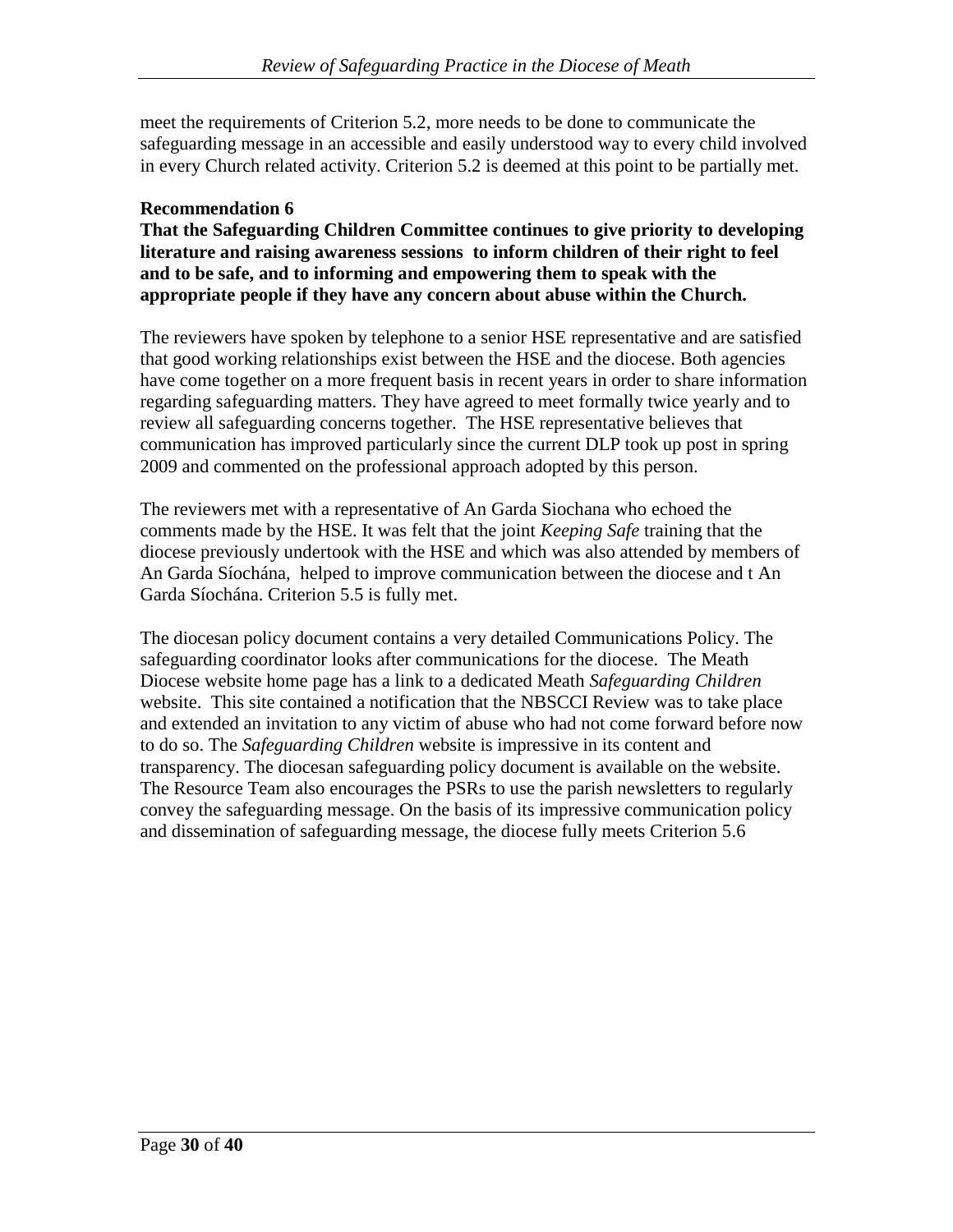### **Standard 6**

#### **Access to Advice and Support**

*Those who have suffered child abuse should receive a compassionate and just response and should be offered appropriate pastoral care to rebuild their lives.*

*Those who have harmed others should be helped to face up to the reality of abuse, as well as being assisted in healing.*

#### **Criteria**

| <b>Number</b> | <b>Criterion</b>                                                                                                                                                                                                                | Met fully or<br>Met partially or<br>Not met |
|---------------|---------------------------------------------------------------------------------------------------------------------------------------------------------------------------------------------------------------------------------|---------------------------------------------|
| 6.1           | Church personnel with special responsibilities for<br>keeping children safe have access to specialist                                                                                                                           | Met fully                                   |
|               | advice, support and information on child protection.                                                                                                                                                                            |                                             |
| 6.2           | Contacts are established at a national and/ or local<br>level with the relevant child protection/welfare<br>agencies and helplines that can provide information,<br>support and assistance to children and Church<br>personnel. | Met fully                                   |
| 6.3           | There is guidance on how to respond to and support a<br>child who is suspected to have been abused whether<br>that abuse is by someone within the Church or in the<br>community, including family members or peers.             | Met fully                                   |
| 6.4           | Information is provided to those who have<br>experienced abuse on how to seek support.                                                                                                                                          | Met partially                               |
| 6.5           | Appropriate support is provided to those who have<br>perpetrated abuse to help them to face up to the<br>reality of abuse as well as to promote healing in a<br>manner which does not compromise children's<br>safety.          | Met partially                               |

Good working relationships have been established between the diocese and the HSE and An Garda Siochana. The designated liaison person has stated that he could contact the HSE at any time to seek advice or guidance in relation to child safety and welfare concerns. The diocese's Resource Team has consulted with the NBSCCCI to seek guidance and clarity on issues. Criteria 6.1 and 6.2 are therefore judged to be fully met. In relation to Criterion 6.3, there is excellent guidance in the diocesan policy on how to respond to and support a child who is suspected to have been abused and therefore this criterion is fully met also.

As discussed earlier the diocese has in the last number of years appointed a victim support person who has brought enthusiasm and compassion to her role. She and the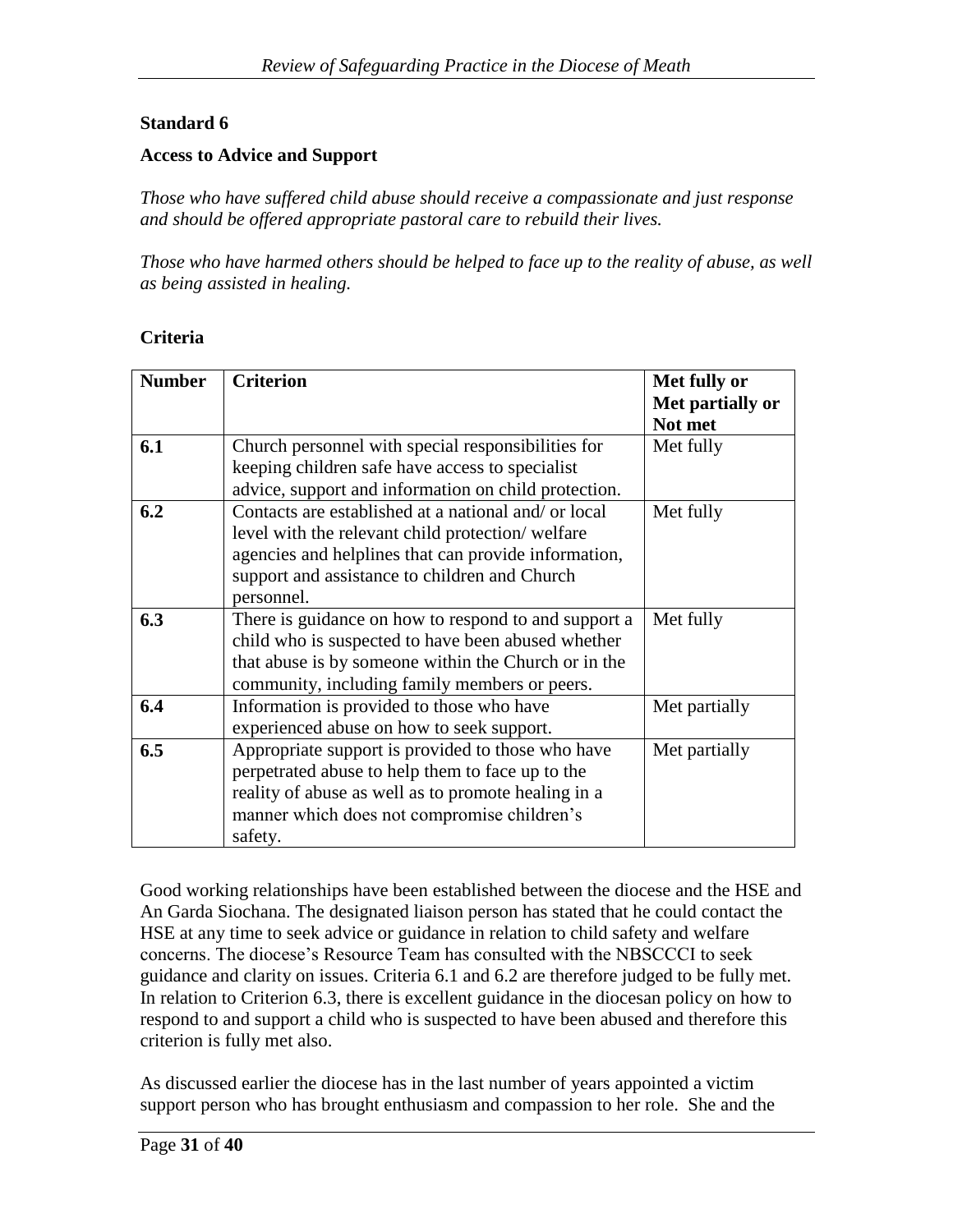DLP both informed the reviewers that always recommend the *Towards Healing* Counselling service (previously *Faoiseamh*) to victims.

The diocese has had difficulty in the past in making contact with victims, particularly the large number of victims in the Fr. A case, as these people chose to make contact with the civil authorities in the first instance. They were not identified to the DLP until the matter came before the courts, so an immediate response from the diocese was not possible in most cases. The reviewers saw evidence on file of letters which the diocese sent to the victims through An Garda Siochana in that case.

In general however, the case management files reviewed did not show evidence of a clear strategy about contact with and support to victims. The reviewers were assured by the bishop and the DLP that contact was made with victims and supports offered to them once their names became available and the reviewers understand that a number of victims did make contact in recent months. All victim outreach should be clearly documented, and because it is not, Criterion 6.4 is deemed to be partially met.

## **Recommendation 7**

**That the diocesan safeguarding committee seek guidance from the NBSCCCI in developing terms of reference and an enhanced job description for the Victim Support Person in order to more fully structure that role.**

### **Recommendation 8**

**That Bishop Smith ensures that the role and services of the Victim Support Person should be promoted within the diocese and a more developed protocol for victim support services should be included in the diocesan safeguarding children policy when next revised.**

Bishop Smith appoints a Priest Advisor on a case by case basis. The role of advisor is clearly outlined in the diocesan *Safeguarding Children* policy as follows:

*The advisor should offer support including advice on finding alternative accommodation, accessing counselling, if required and responding to the pastoral needs of the respondent's family.* 

The reviewers realise that there can be difficulties when a priest against whom an allegation of abuse is made refuses to accept this help, such as in the case of Fr A. In that case the diocese referred the priest for risk assessment and to counselling. The case management file does not indicate however what on-going risk management measures if any, were implemented by the diocese in this case from 1999 when the allegations first came to light until the months prior to conviction in 2012. A precept was put in place prohibiting the priest from any priestly function with restrictions on movement, the wearing of clerical dress and contact with young people. There is little or no evidence on the file to indicate how these restrictions were managed or monitored over what was a lengthy period of time. The reviewers were informed that this priest declined intervention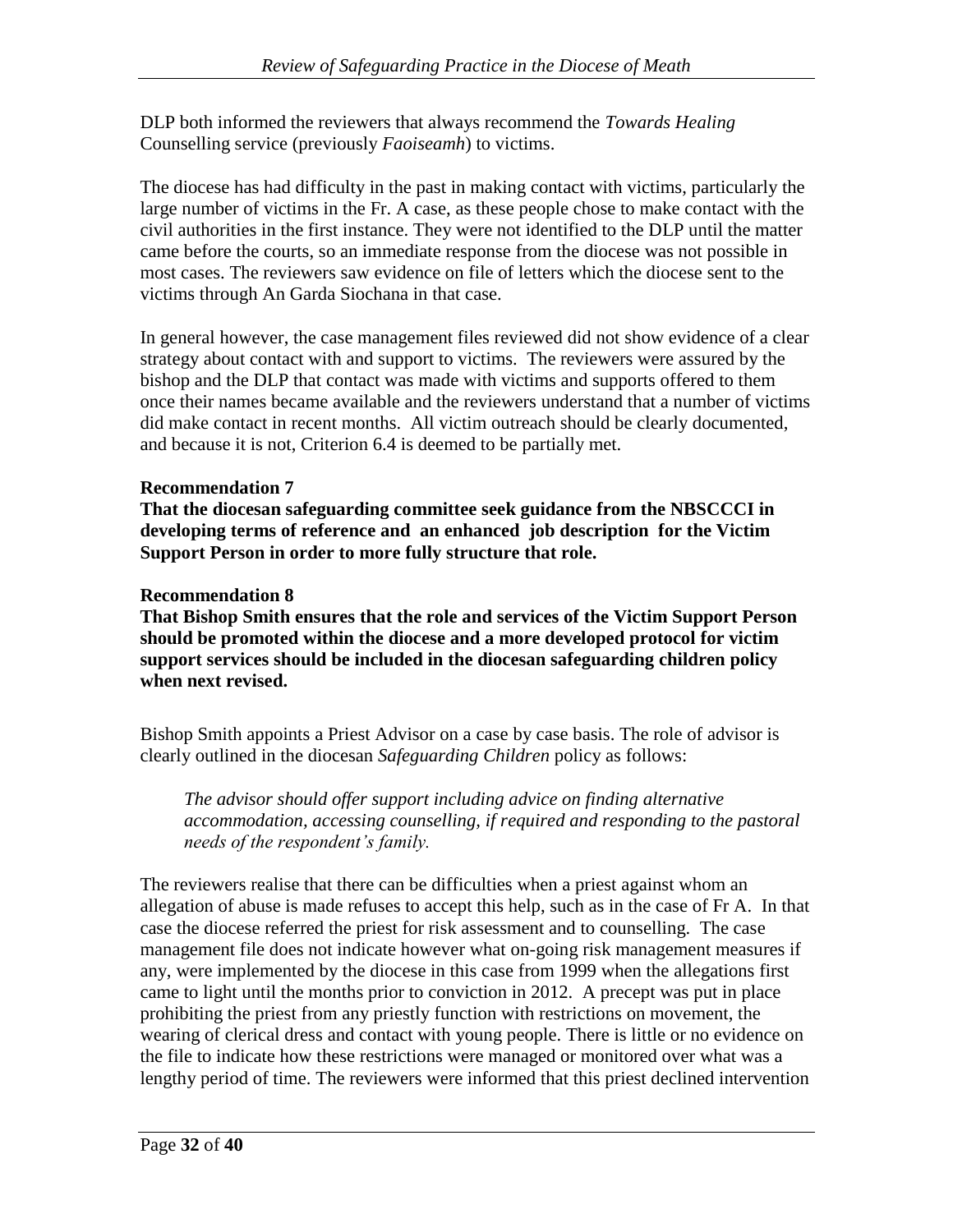from the diocese until relatively late into the civil investigations when he agreed to accept visits from a fellow priest who acted in a support capacity .

The area of risk management is one in which the diocese has sought guidance from the NBSCCCI and it is addressed in their safeguarding children policy document. The management of ongoing risk is a real concern which was articulated by diocesan safeguarding personnel on more than one occasion during the review fieldwork visits, which suggests to the reviewers that this is an area in which further development and training is required in Meath Diocese. The diocesan safeguarding children policy and procedures document contains in section 2.5 *Managing persons who pose a risk to children*, the statement that:

*"the diocese is committed to accessing high quality assessment and management advice to assist it in developing a risk management plan……The Advisory panel, NBSCCCI and HSE will provide advice on this".*

While the statutory authorities have specific responsibilities for investigation and assessment and the provision of effective interventions, the Church authority has its own clear obligations, which include the assessment and management of risks in relation to priests about whom child safeguarding concerns exist. These matters require ongoing consideration by Bishop Smith and his safeguarding personnel. The reviewers are of the view that Criterion 6.5 is partially met.

#### **Recommendation 9**

**That Bishop Smith arranges for appropriate training for the Advisory Case Management Committee access on-going risk assessment and risk management**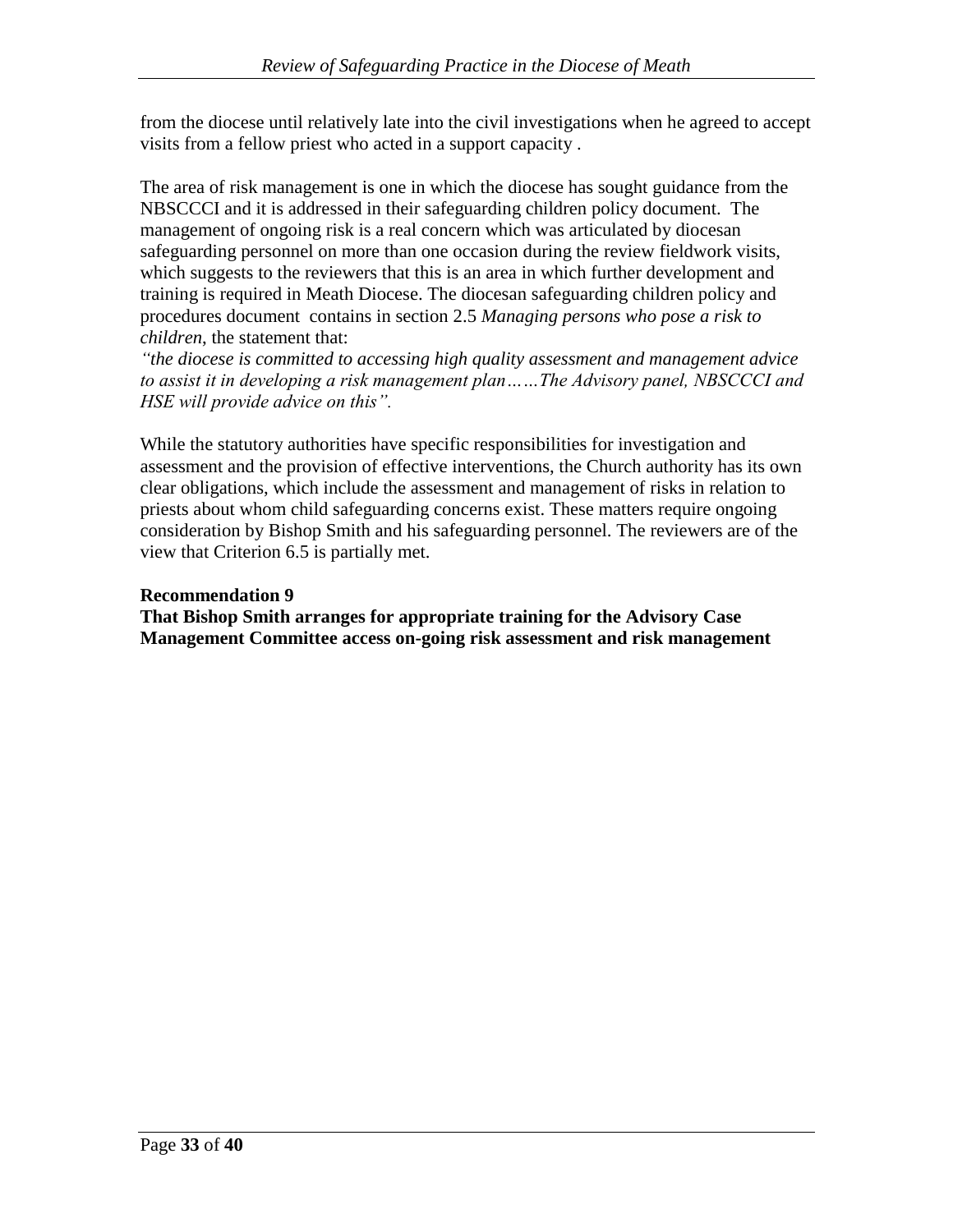### **Standard 7 Implementing and Monitoring Standards**

*Standard 7 outlines the need to develop a plan of action, which monitors the effectiveness of the steps being taken to keep children safe. This is achieved through making a written plan, having the human and financial resources available, monitoring compliance and ensuring all allegations and suspicions are recorded and stored securely.*

### **Criteria**

| <b>Number</b> | <b>Criterion</b>                                      | Met fully or     |
|---------------|-------------------------------------------------------|------------------|
|               |                                                       | Met partially or |
|               |                                                       | Not met          |
| 7.1           | There is a written plan showing what steps will be    | Fully met        |
|               | taken to keep children safe, who is responsible for   |                  |
|               | implementing these measures and when these will be    |                  |
|               | completed.                                            |                  |
| 7.2           | The human or financial resources necessary for        | Fully met        |
|               | implementing the plan are made available.             |                  |
| 7.3           | Arrangements are in place to monitor compliance       | Fully met        |
|               | with child protection policies and procedures.        |                  |
| 7.4           | Processes are in place to ask parishioners (children  | Fully met        |
|               | and parents/carers) about their views on policies and |                  |
|               | practices for keeping children safe.                  |                  |
| 7.5           | All incidents, allegations/suspicions of abuse are    | Fully met        |
|               | recorded and stored securely.                         |                  |

The reviewers consider that safeguarding children in the Diocese of Meath is a responsibility taken with the utmost seriousness by diocesan personnel under the leadership and direction of Bishop Smith. The safeguarding team have collectively impressed as a dynamic, hardworking and highly informed group. Together they have bought their expertise to bear in developing a comprehensive safeguarding policy and implementation strategy. It is clear from all sources of information reviewed that there is great enthusiasm and determination in the diocese to oversee the best possible practice.

The Meath Diocese invests on an on-going basis in its *Diocesan Training Plan* which is informed by assessment of needs. The speed and flexibility in doing so was clearly demonstrated by the safeguarding coordinator who immediately acted on advice given on December  $11<sup>th</sup>$  in relation to specific training areas that were deemed by the reviewers as needing attention. The *Diocesan Training Plan* was reviewed and amended before the reviewers' return on January  $16<sup>th</sup>$  2014 to include training in the areas recommended.

There is a detailed *Meath Diocese Child Safeguarding Action Plan and Implementation Strategy for 2013 to 2015* submitted by their Safeguarding Children Committee to the NBSCCCI, including the identification of resources available for executing it.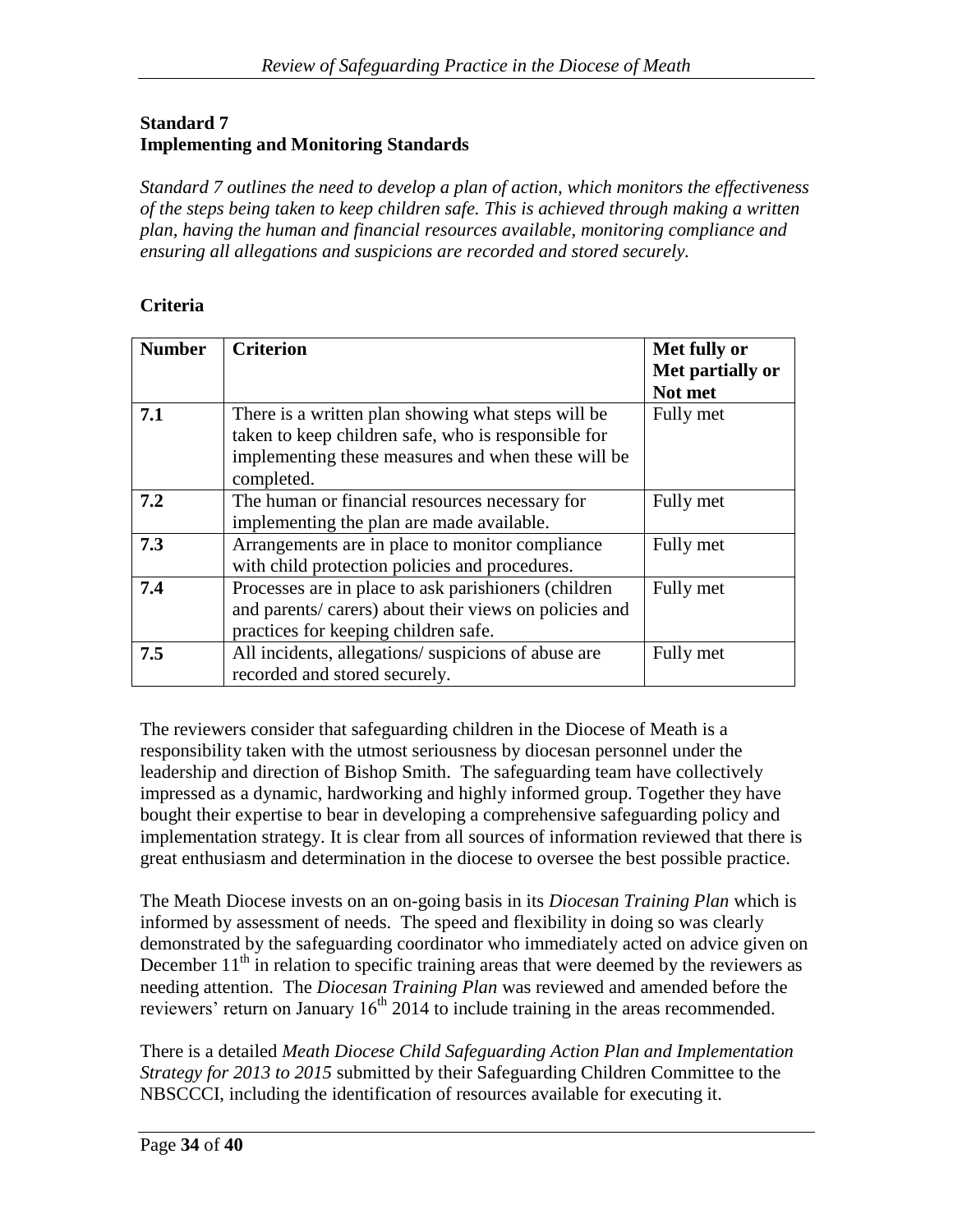The annual parish and diocesan audits along with the input of the PSRs and the Resource Team ensure close monitoring of and compliance with child protection policies and procedures in the diocese. The reviewers noted that not all (some 3-4 parishes) parish audits had been returned to the diocesan office by the parishes by mid-January when they should have been received by December for the purposes of compiling the annual diocesan audit and report. This could reflect that not all personnel are taking their responsibilities seriously. The reviewers were informed by the diocese that where there are significant delays in parishes returning their audits action is taken to follow upinitially by the trainer and resource team and if necessary by invoking the noncompliance procedure adopted by the Safeguarding Children Committee.

The diocese is well advanced in its parish consultations and feedback sessions, originally started as a pilot project in 2012 and it has planned five of these sessions to happen in the first two months of 2014. The reviewers have recommended that consultation with children and young people be built into these parish visits.

It is accepted that all child safeguarding incidents allegations or suspicions are properly recorded and securely stored and therefore Criterion 7.5 is met fully.

The quality of file records has been commented on earlier, and Meath Diocese has undertaken to address shortcomings in this regard.

All other criterion under his standard are fully met.

It is evident that Bishop Smith has shown commitment to and leadership in the development of very good standards in the child safeguarding policies, procedures and practices of the Diocese of Meath. The dynamism, commitment and expertise demonstrated by all whom the reviewers came into contact with are highly commended.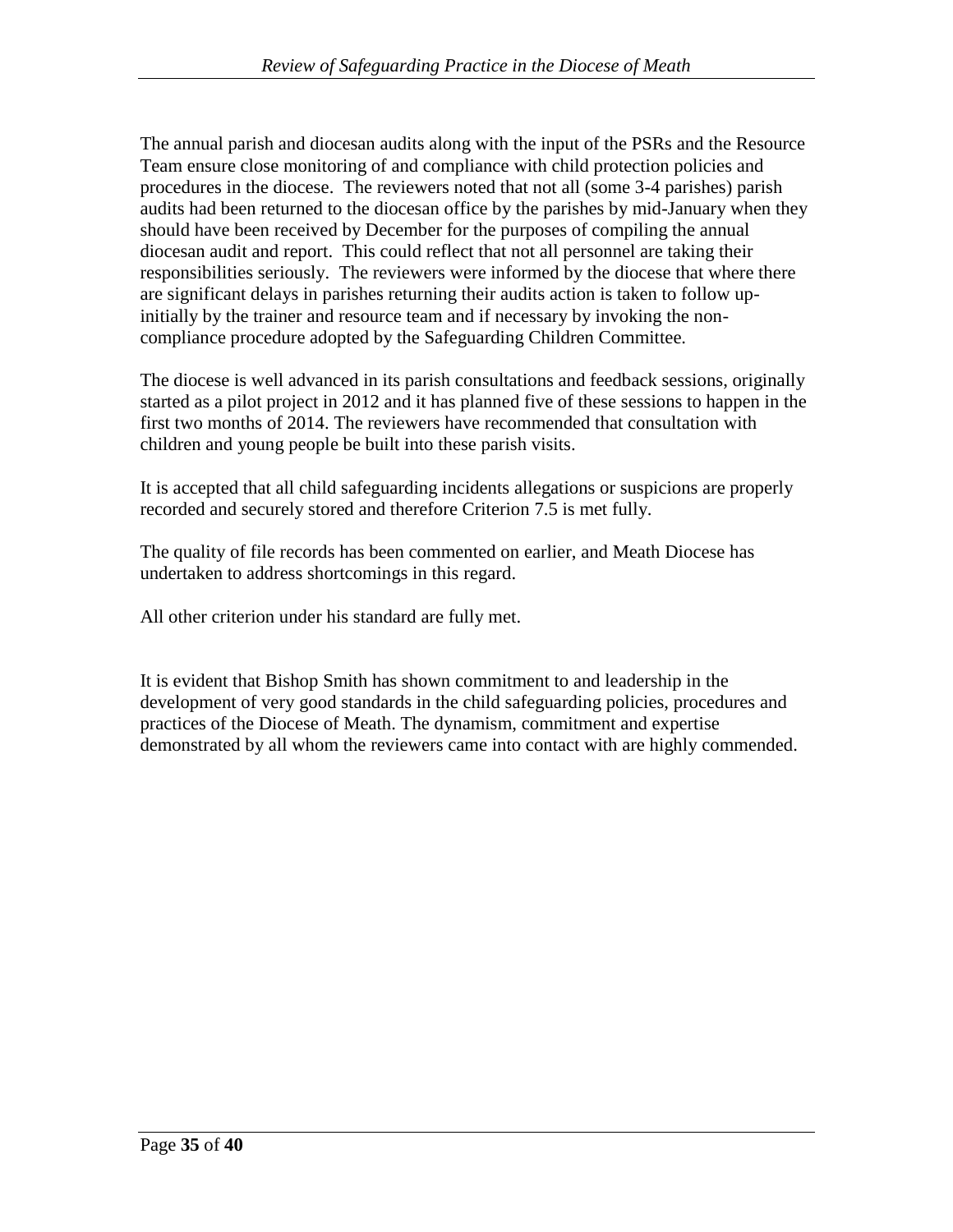# **Recommendations**

**Recommendation 1: That Bishop Smith considers assigning the DLP role to a lay person.** 

**Recommendation 2: That the DLP, as case manager, must ensure that each case management file should contain records of all work done in relation to the case, including the work done by the victim support person and details of the discussion of the case at the Advisory Case Management Committee. To facilitate this development, the DLP should be designated the case files manager.**

**Recommendation 3: That the Bishop should ask the diocesan trainer to undertake training needs assessment of the Advisory Panel in line with their request.**

**Recommendation 4: That Bishop Smith gives consideration to joining the national NCMRG, if there is insufficient work for Meath Diocesan Advisory Panel.**

**Recommendation 5: That the DLP ensures that case management discussions and decisions of the Advisory Case Management Committee including safety plan reviews be clearly documented and recorded in the relevant case management files.**

**Recommendation 6: That the Safeguarding Children Committee continues to give priority to developing literature and raising awareness sessions to inform children of their right to feel and to be safe, and to informing and empowering them to speak with the appropriate people if they have any concern about abuse within the Church.**

**Recommendation 7**: **That the diocesan safeguarding committee seek guidance from the NBSCCCI in developing terms of reference and an enhanced job description for the Victim Support Person in order to more fully structure that role.**

**Recommendation 8: That Bishop Smith ensures that the role and services of the Victim Support Person should be promoted within the diocese and a more developed protocol for victim support services should be included in the diocesan safeguarding children policy when next revised.**

**Recommendation 9: That Bishop Smith arranges for appropriate training for the Advisory Case Management Committee access on-going risk assessment and risk management.**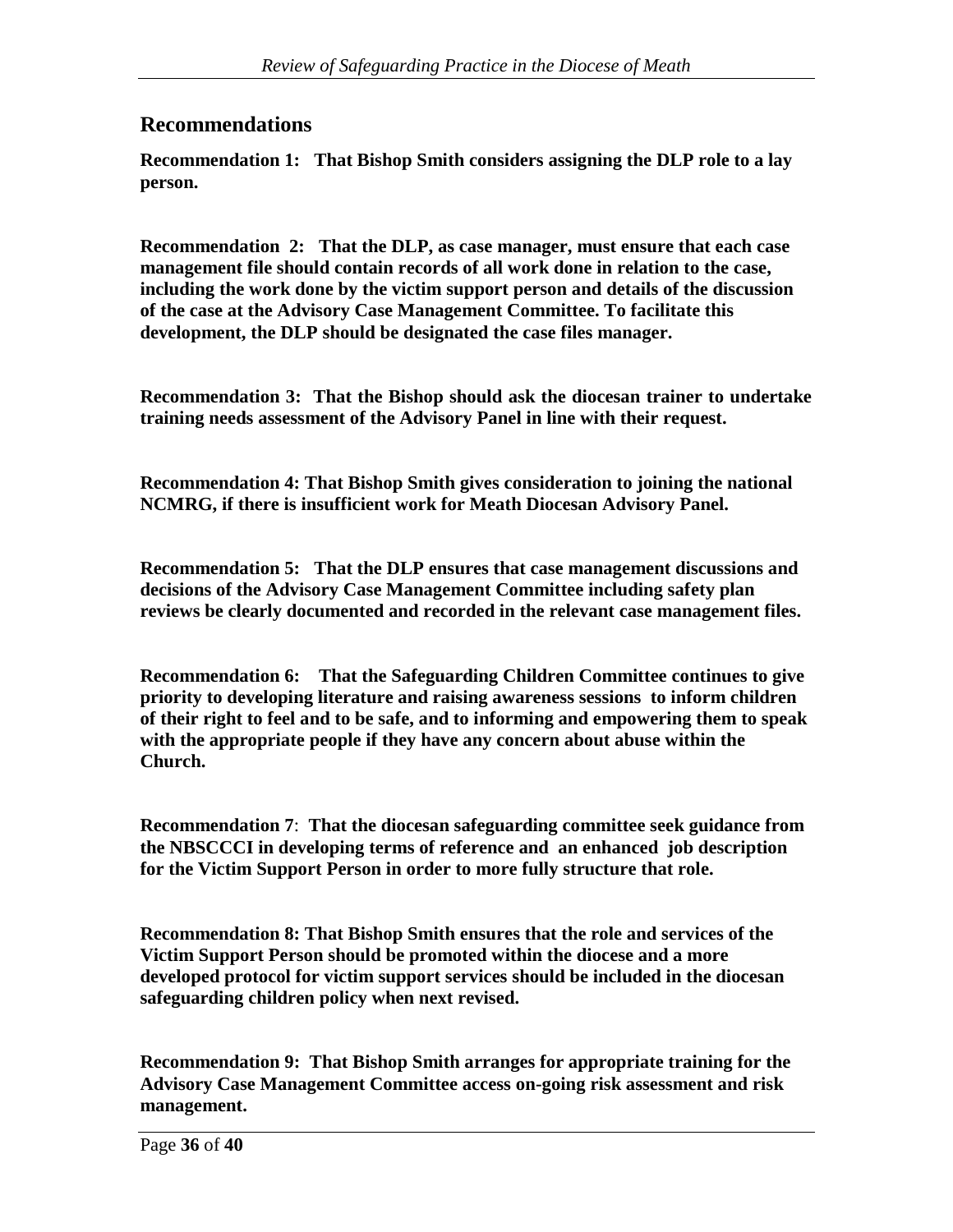# **Review of Safeguarding in the Catholic Church in Ireland**

### **Terms of Reference (which should be read in conjunction with the accompanying Notes)**

- 1. To ascertain the full extent of all complaints or allegations, knowledge, suspicions or concerns of child sexual abuse, made to the Church Authority (Diocese/religious congregation/missionary society) by individuals or by the Civil Authorities in the period  $1<sup>st</sup>$  January 1975 up to the date of the review, against Catholic clergy and/or religious still living and who are ministering/or who once ministered under the aegis of the Church Authority, and examine/review and report on the nature of the response on the part of the Church Authority.
- 2. If deemed relevant, select a random sample of complaints or allegations, knowledge, suspicions or concerns of child sexual abuse, made to the Church Authority by individuals or by the Civil Authorities in the period 1st January 1975 to the date of the review, against Catholic clergy and/or religious now deceased and who ministered under the aegis of the Church Authority.
- 3. Examine/review and report on the nature of the response on the part of the Church Authority.
- 4. To ascertain all of the cases during the relevant period in which the Church Authority
	- knew of child sexual abuse involving Catholic clergy and/or religious still living and including those clergy and/or religious visiting, studying and/or retired;
	- had strong and clear suspicion of child sexual abuse; or
	- had reasonable concern;
	- and examine/review and report on the nature of the response on the part of the  $\bullet$ Church Authority.

As well as examine

- Communication by the Church Authority with the Civil Authorities;  $\bullet$
- Current risks and their management.  $\bullet$

.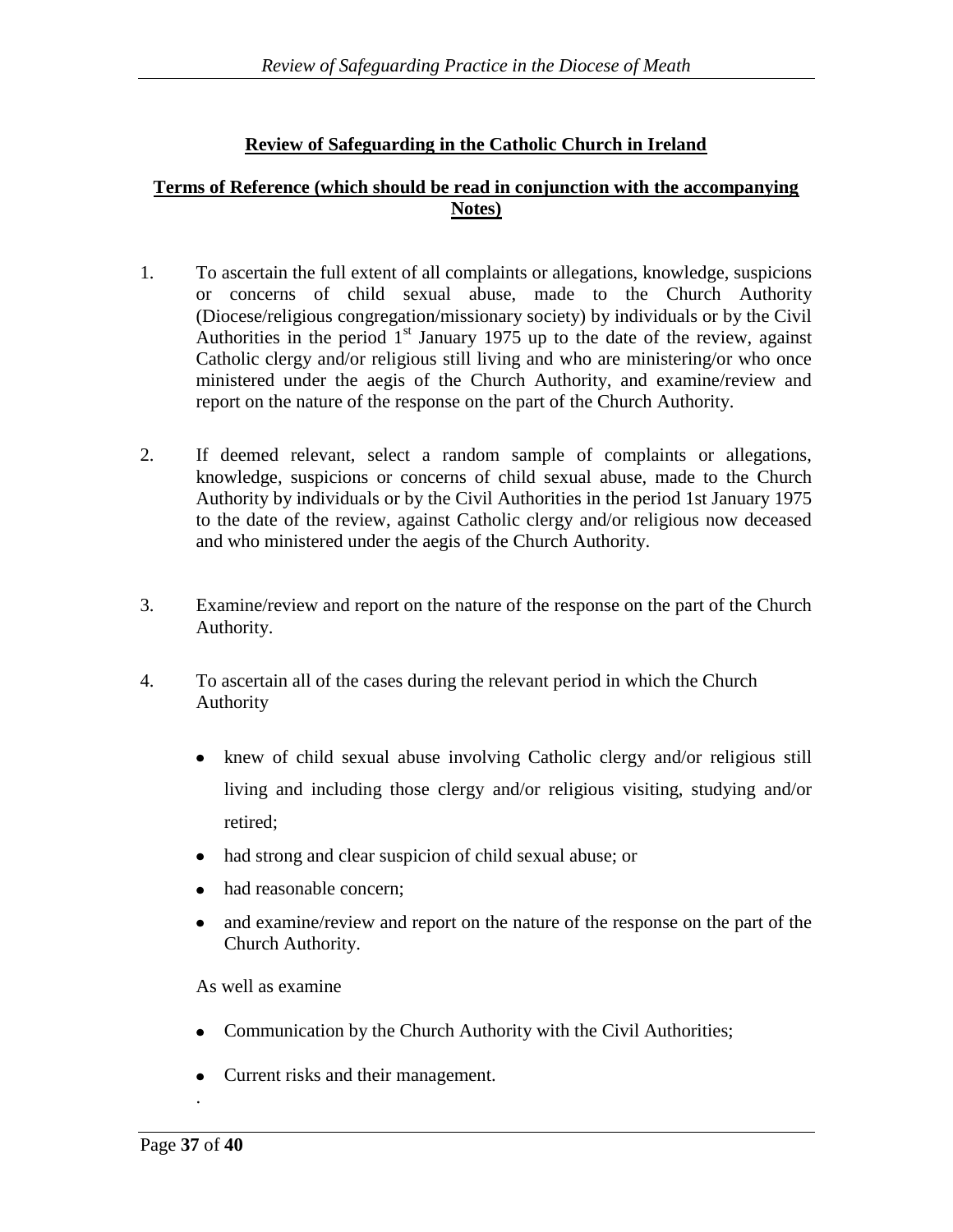- 5. To consider and report on the implementation of the 7 Safeguarding Standards set out in *Safeguarding Children* (2009), including the following:
	- a) A review of the current child safeguarding policies and guidance materials in use by the Church Authority and an evaluation of their application;
	- b) How the Church Authority creates and maintains safe environments.
	- c) How victims are responded to by the Church Authority
	- d) What training is taking place within the Church Authority
	- e) How advice and support is accessed by the Church Authority in relation to victim support and assessment and management of accused respondents.
	- f) What systems are in place for monitoring practice and reporting back to the Church Authority.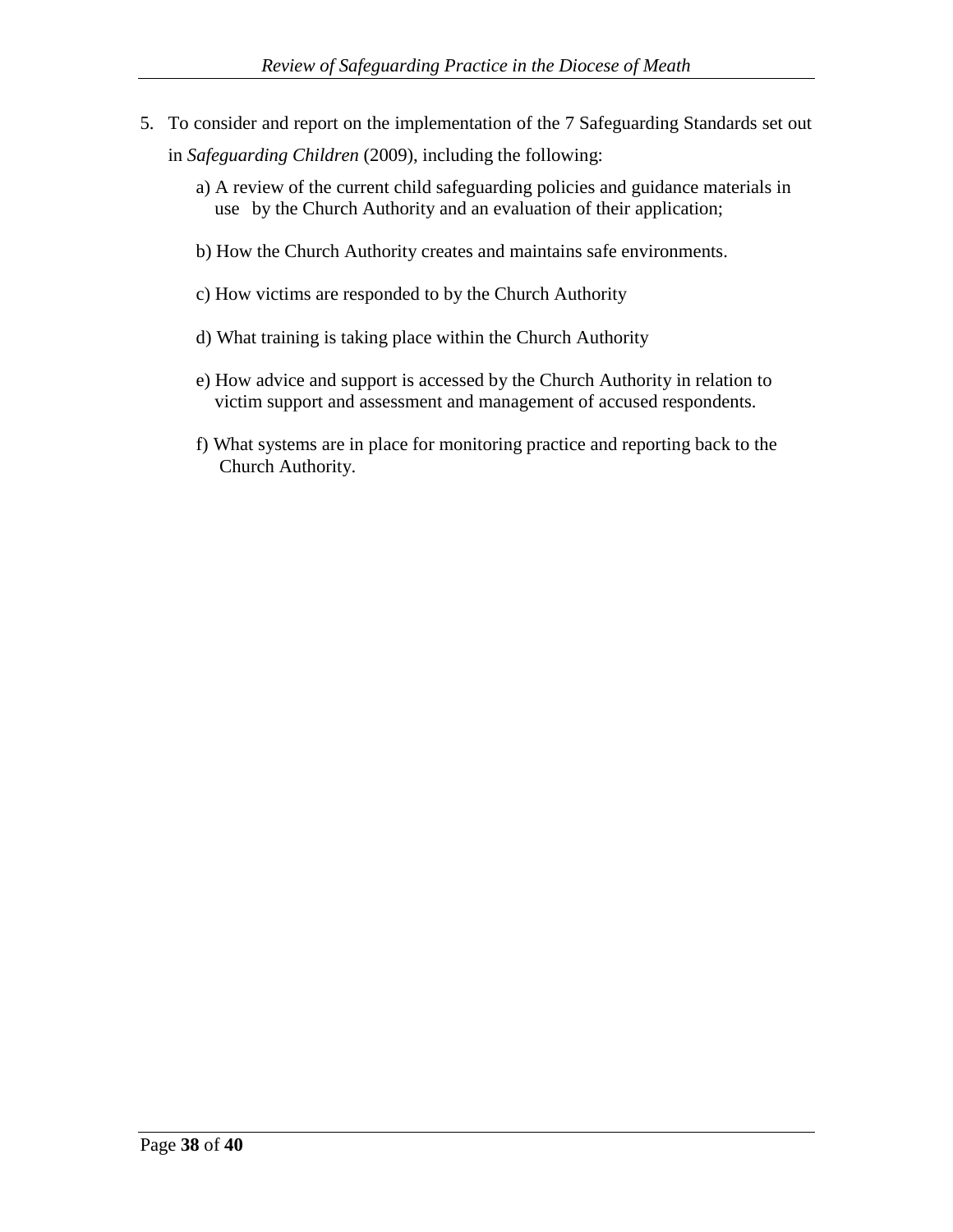### **Accompanying Notes**

### *Note 1***: Definition of Child Sexual Abuse:**

The definition of child sexual abuse is in accordance with the definition adopted by the Ferns Report (and the Commission of Investigation Report into the Catholic Archdiocese of Dublin). The following is the relevant extract from the Ferns Report:

"While definitions of child sexual abuse vary according to context, probably the most useful definition and broadest for the purposes of this Report was that which was adopted by the Law Reform Commission in  $1990<sup>1</sup>$  and later developed in Children First, National Guidelines for the Protection and Welfare of Children (Department of Health and Children, 1999) which state that "child sexual abuse occurs when a child is used by another person for his or her gratification or sexual arousal or that of others". Examples of child sexual abuse include the following:

- exposure of the sexual organs or any sexual act intentionally performed in the presence of a child;
- intentional touching or molesting of the body of a child whether by person  $\bullet$ or object for the purpose of sexual arousal or gratification;
- $\bullet$ masturbation in the presence of the child or the involvement of the child in an act of masturbation;
- sexual intercourse with the child whether oral, vaginal or anal;  $\bullet$
- sexual exploitation of a child which includes inciting, encouraging,  $\bullet$ propositioning, requiring or permitting a child to solicit for, or to engage in prostitution or other sexual acts. Sexual exploitation also occurs when a child is involved in exhibition, modelling or posing for the purpose of sexual arousal, gratification or sexual act, including its recording (on film, video tape, or other media) or the manipulation for those purposes of the image by computer or other means. It may also include showing sexually explicit material to children which is often a feature of the 'grooming' process by perpetrators of abuse."

 $\overline{a}$ 

<sup>&</sup>lt;sup>1</sup> This definition was originally proposed by the Western Australia Task Force on Child Sexual Abuse, 1987 and is adopted by the Law Reform Commission (1990) *Report on Child Sexual Abuse*, p. 8.